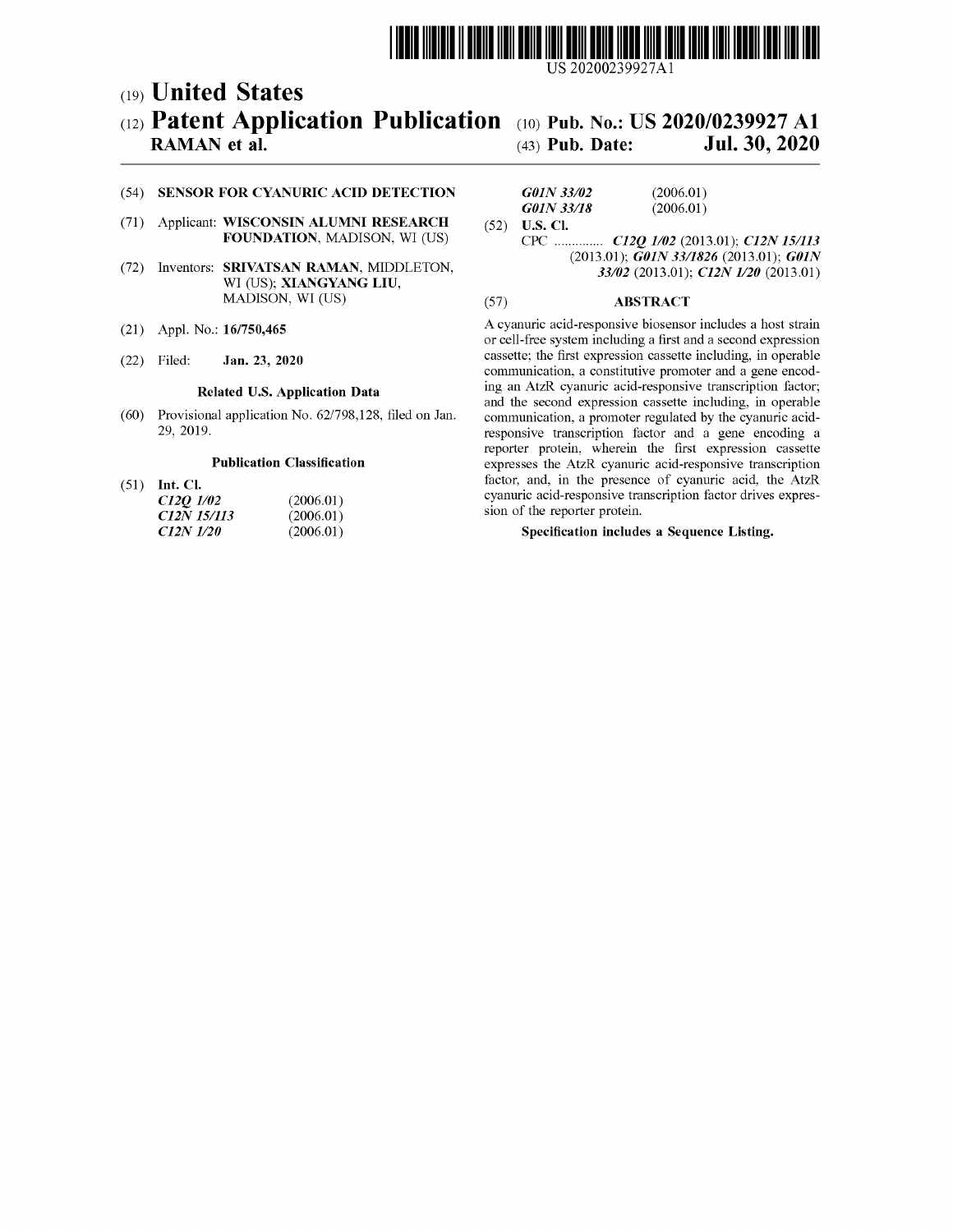

FIG. 1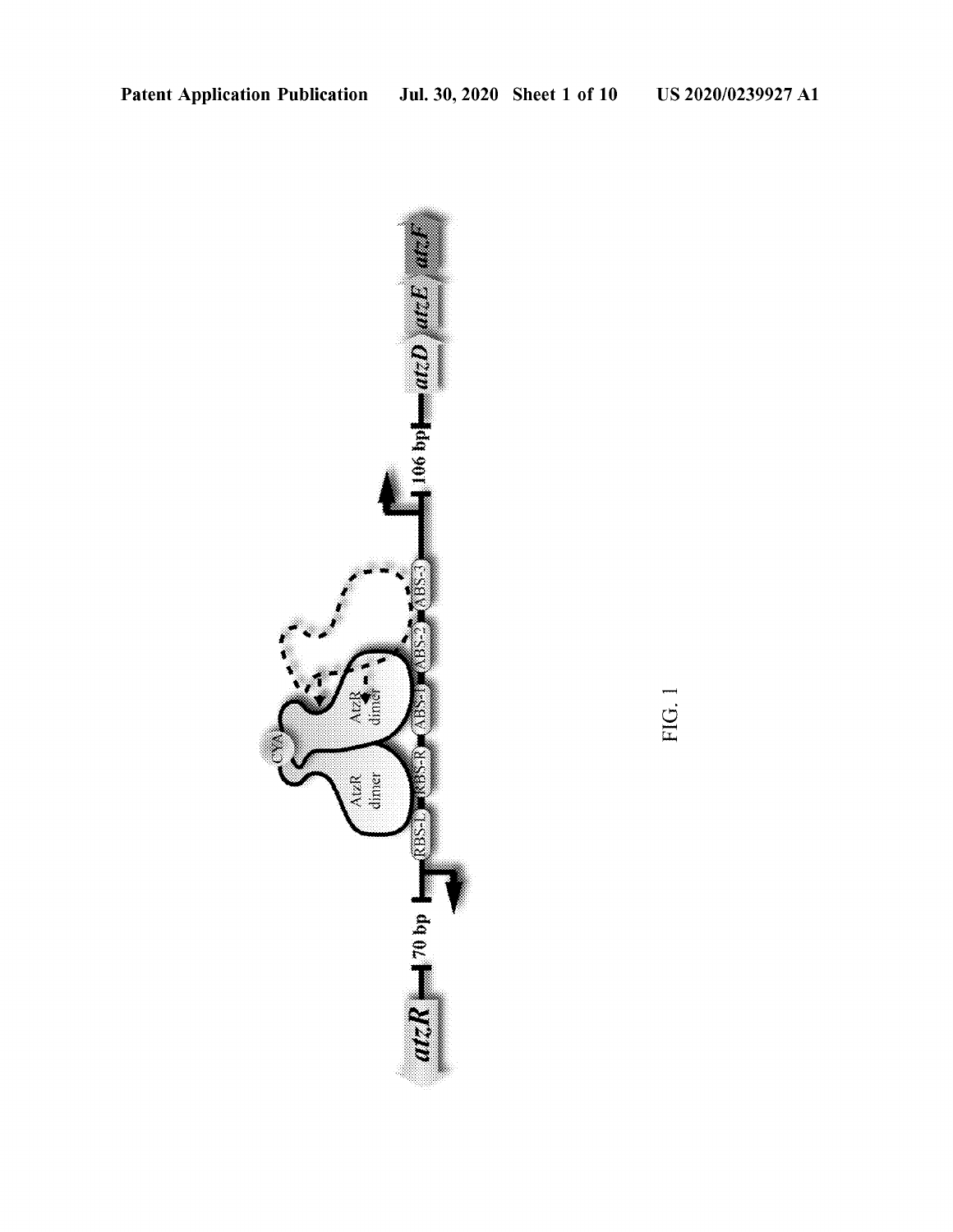

**FIG. 2**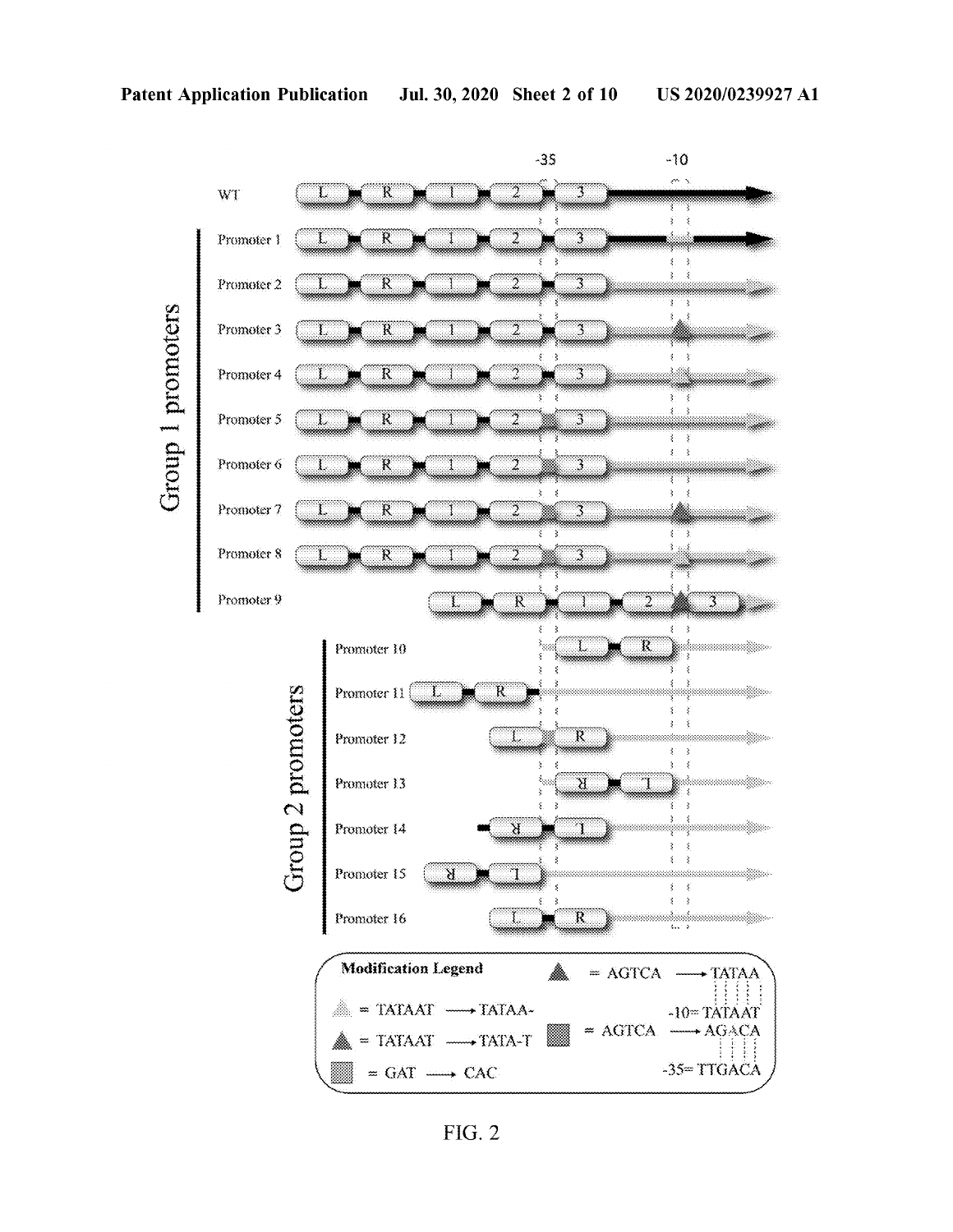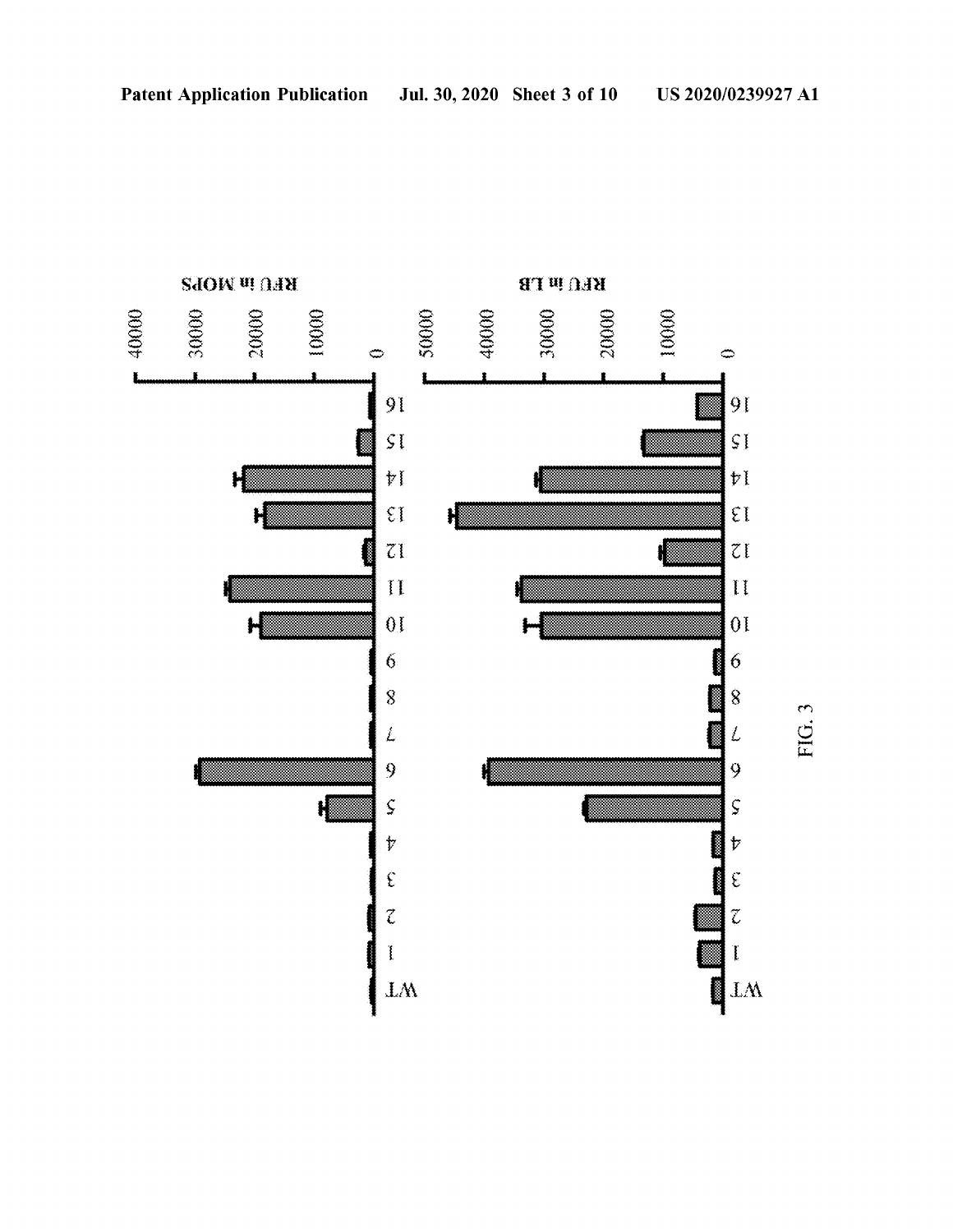

FIG. 4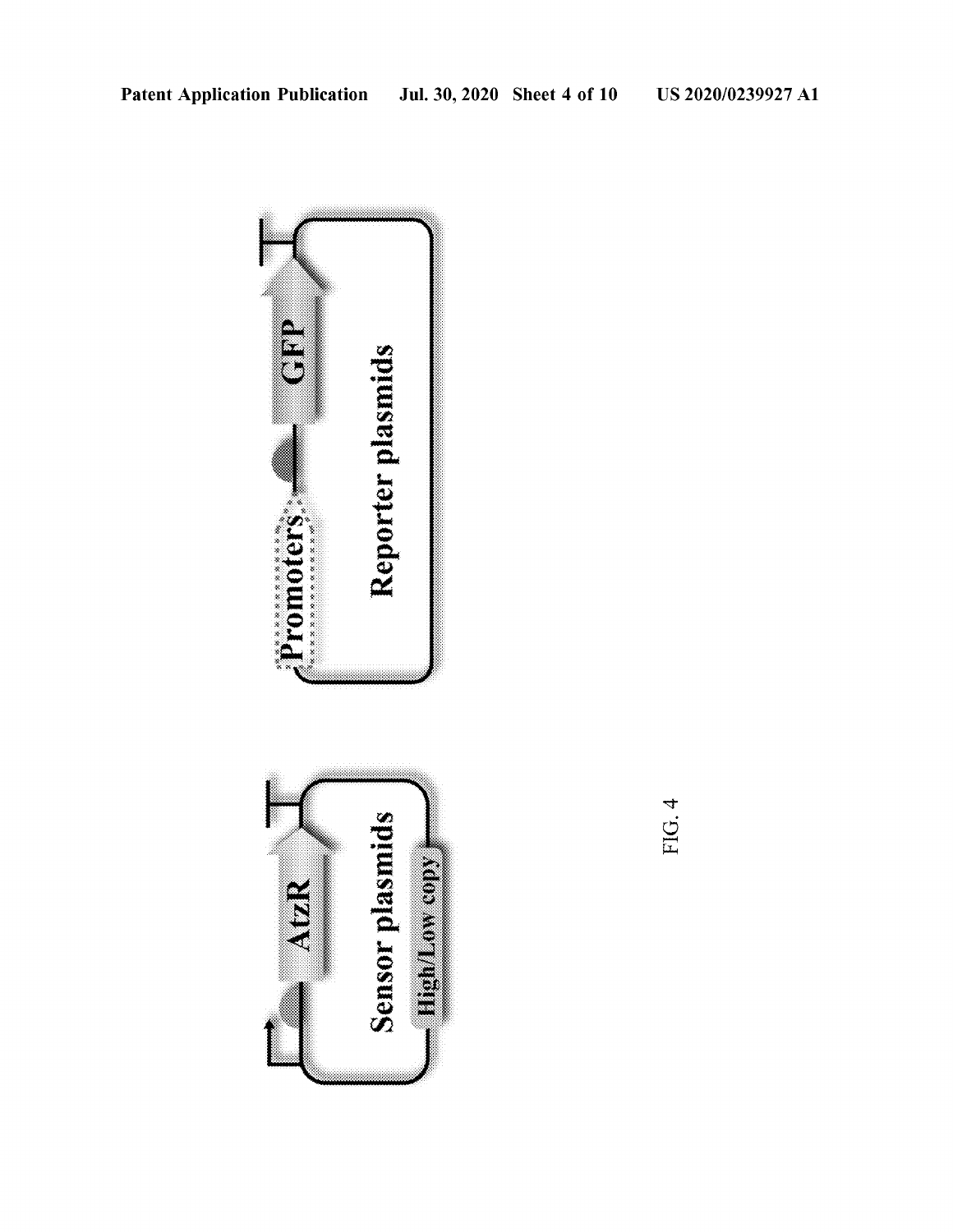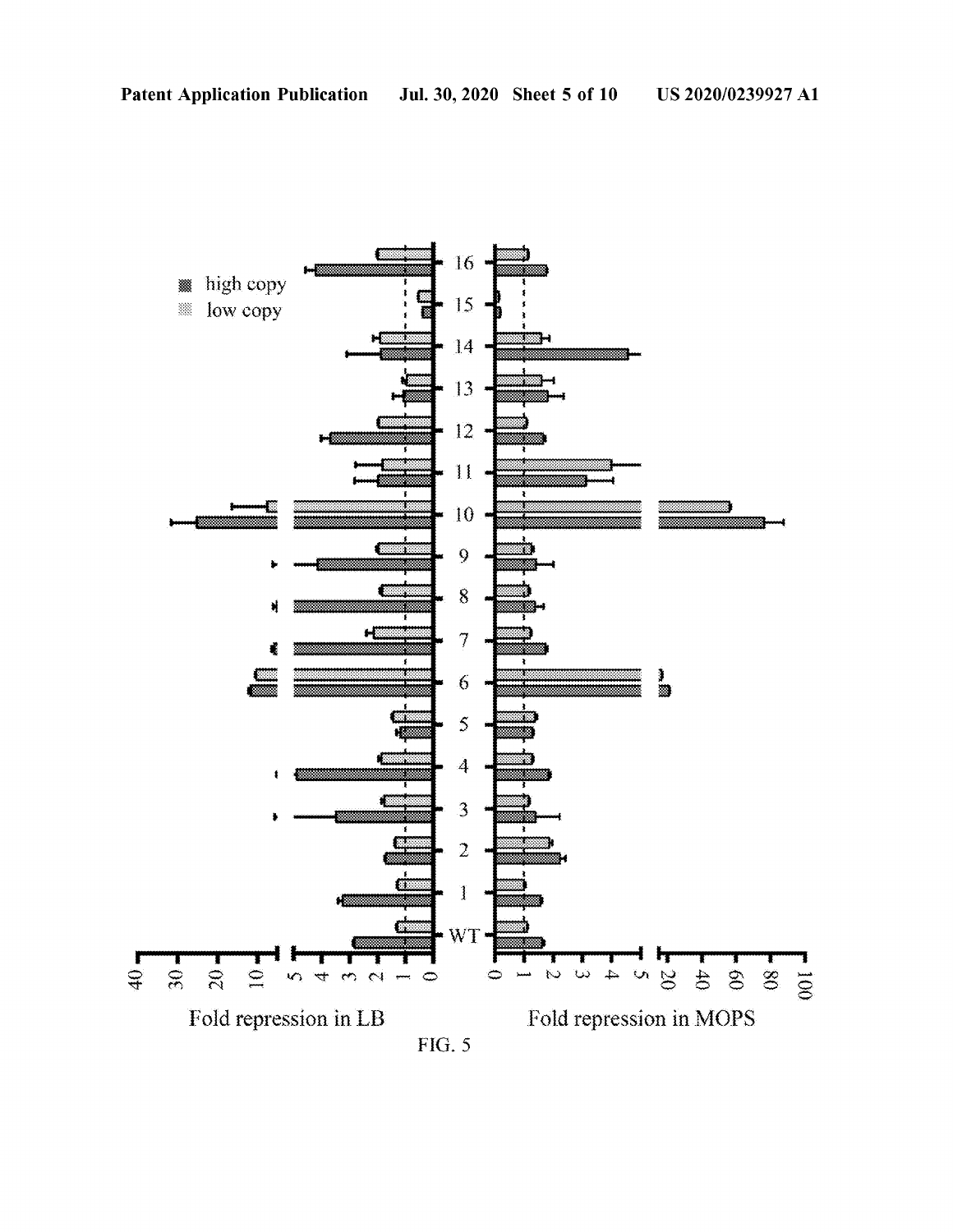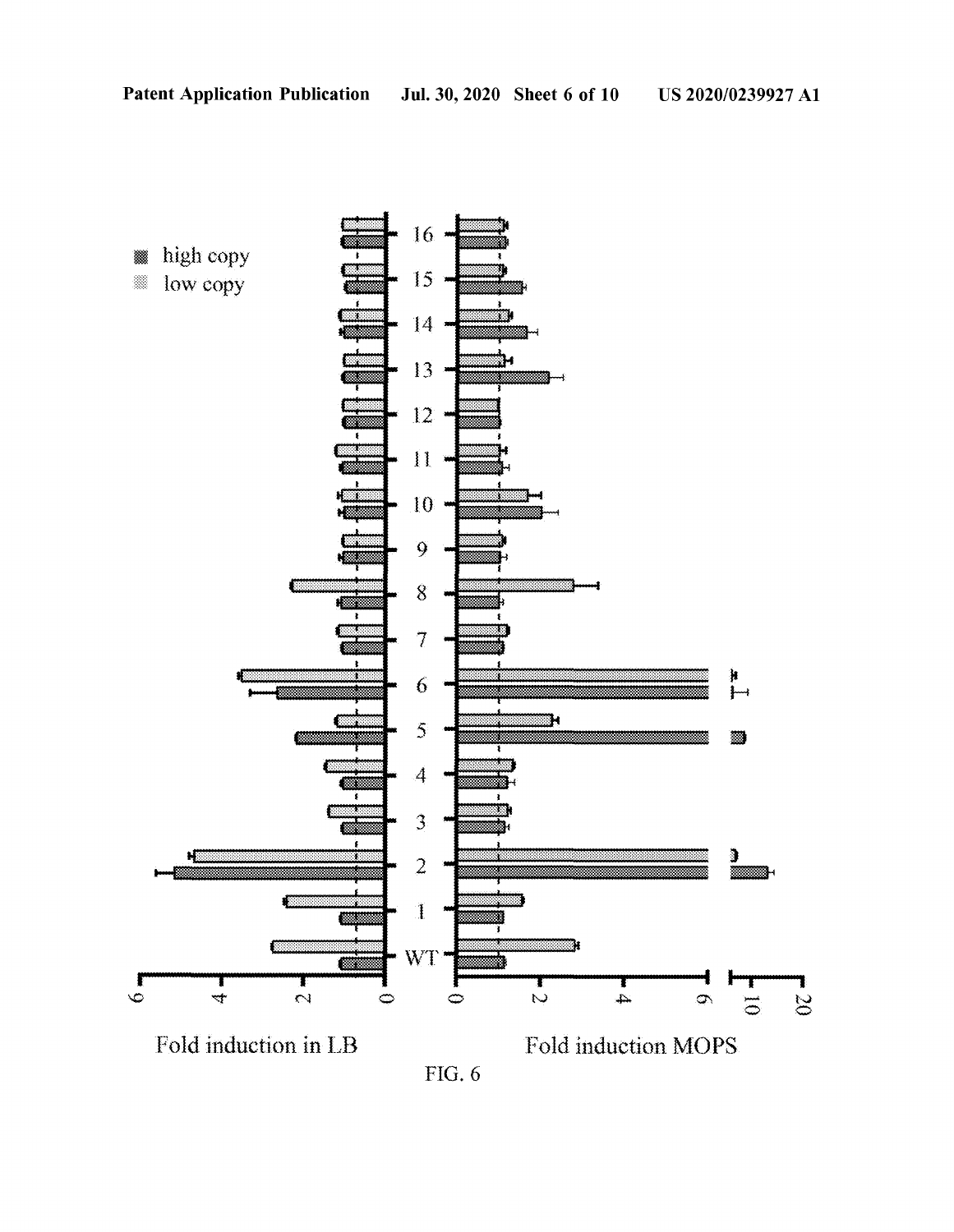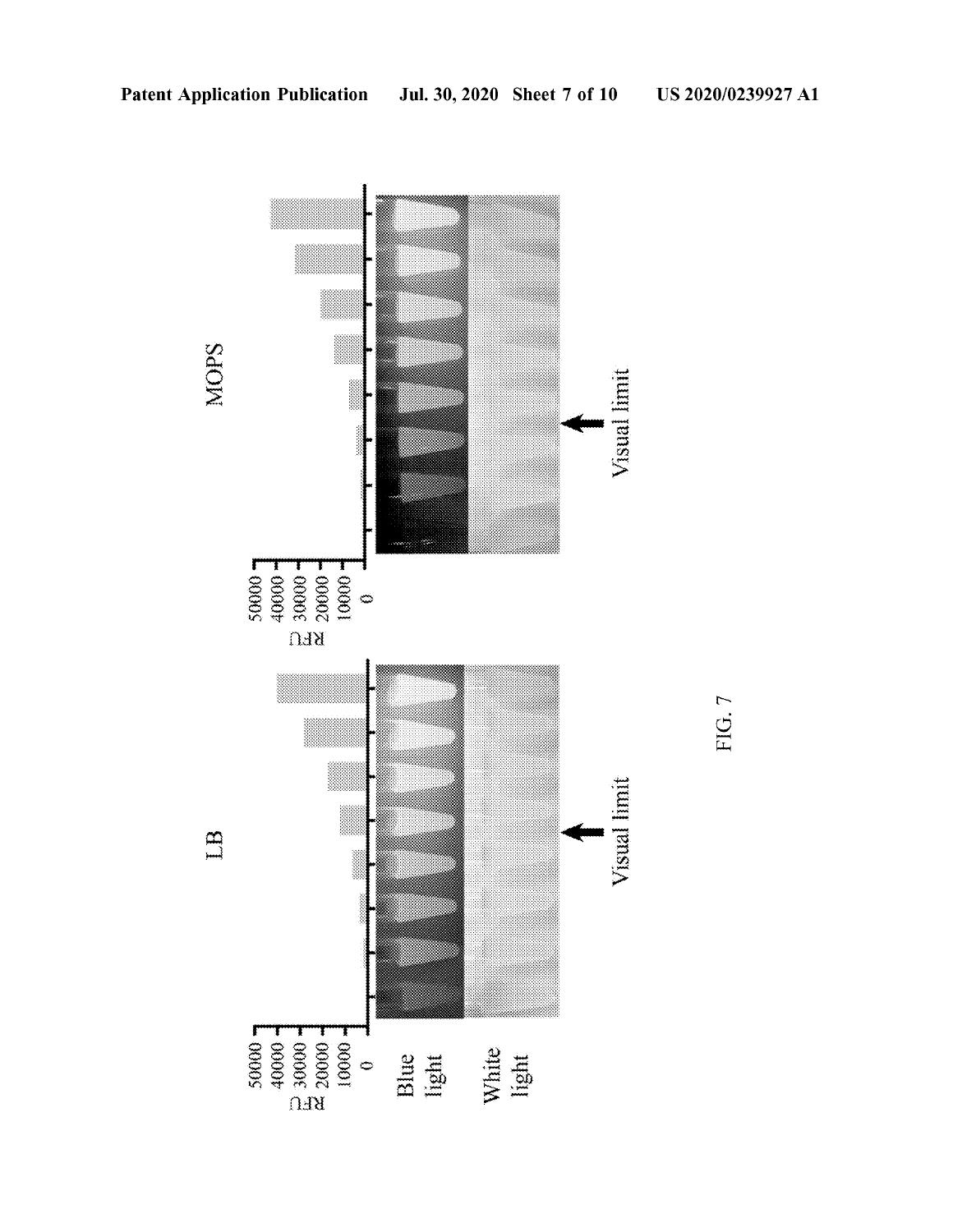### Fluorecence in LB media



FIG. 8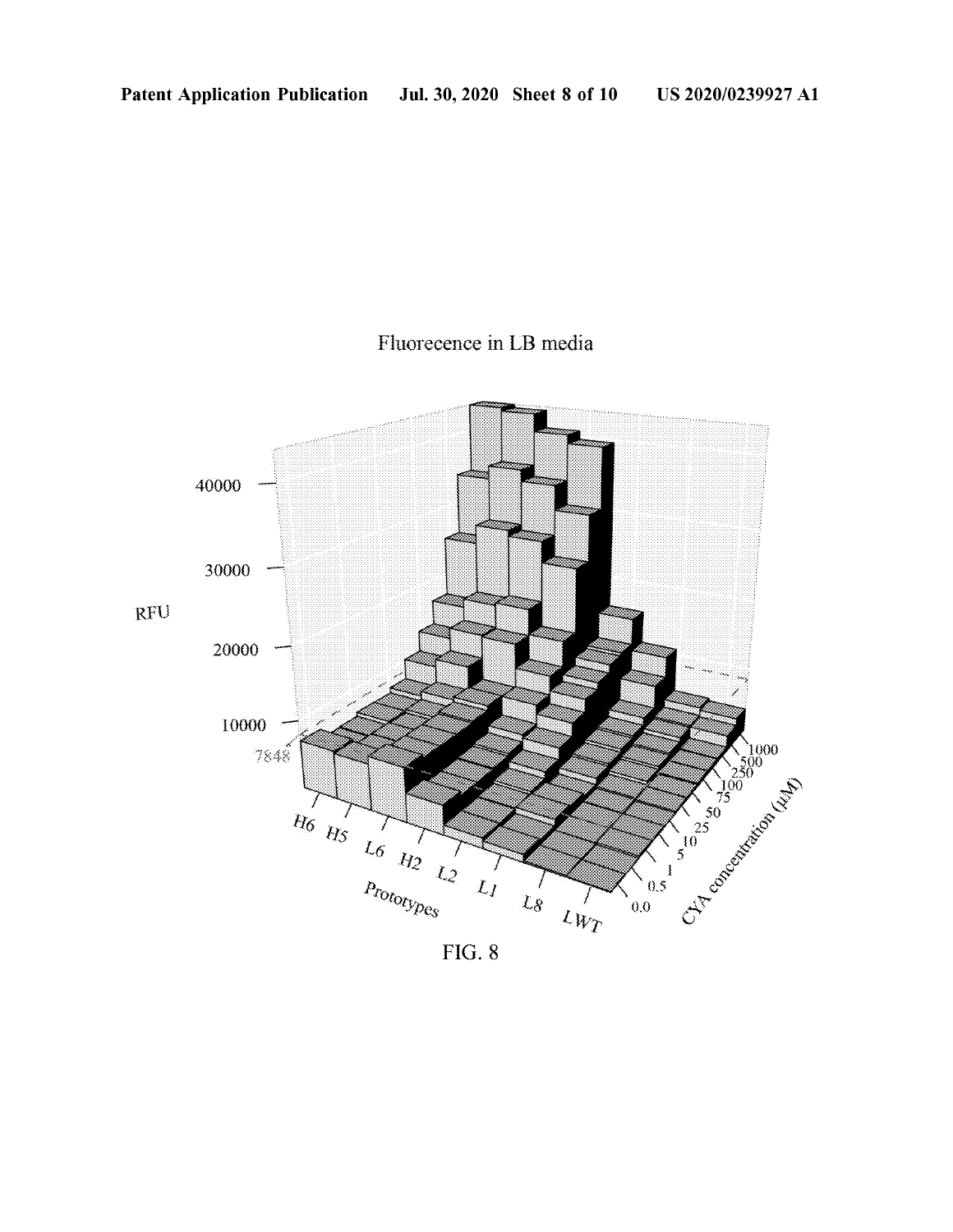## Fluorecence in MOPS media



 $FIG. 9$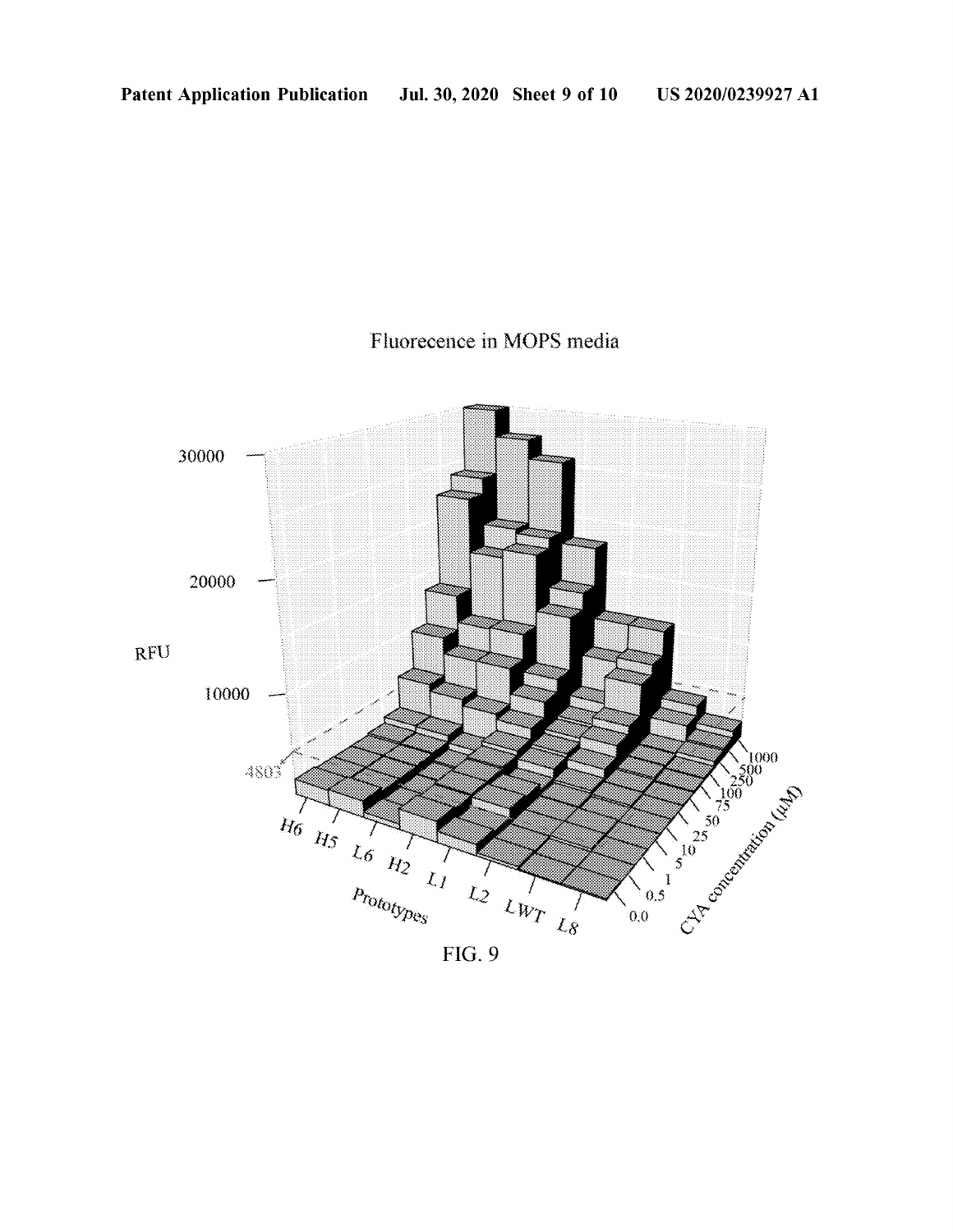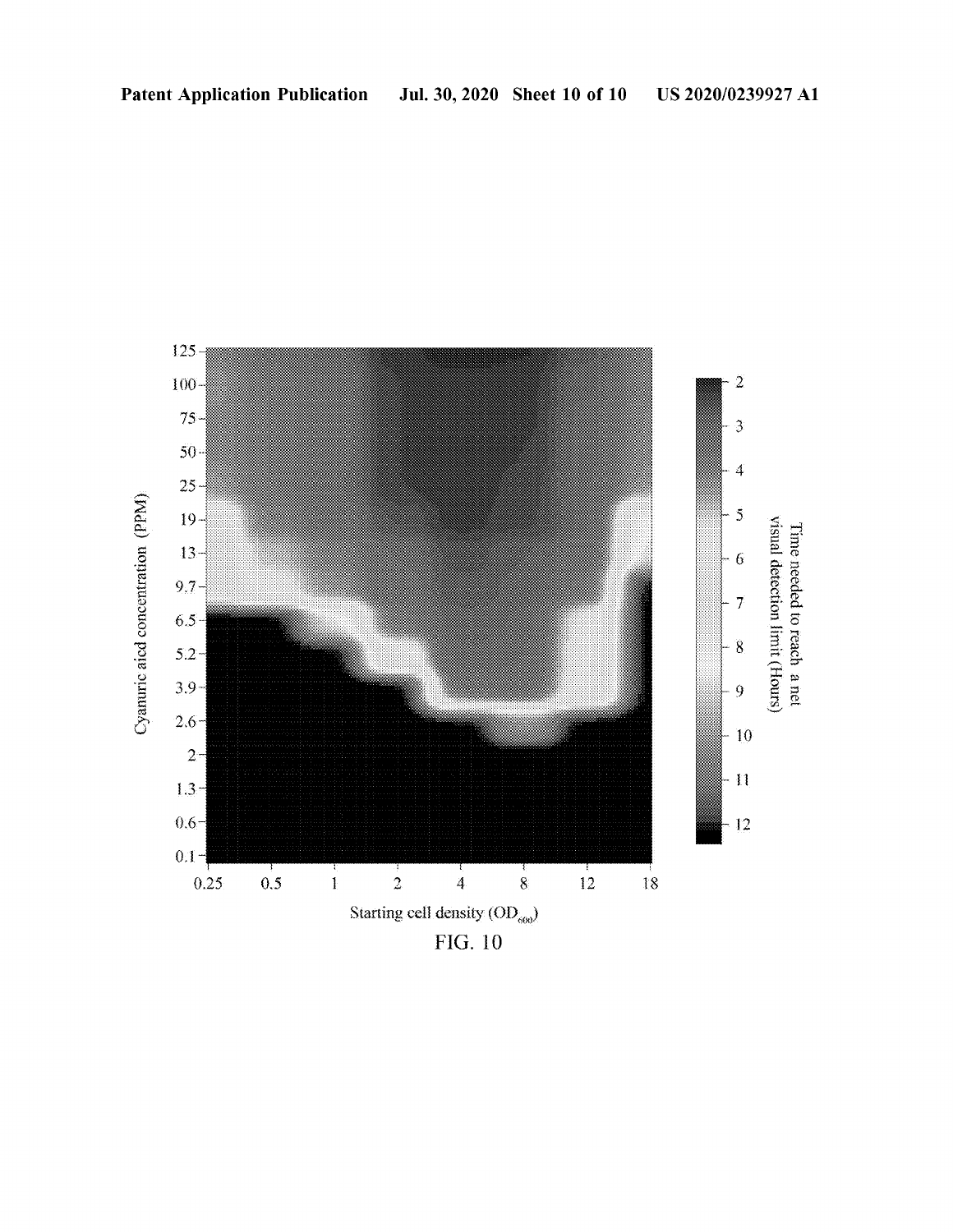#### **SENSOR FOR CYANURIC ACID DETECTION**

#### CROSS-REFERENCE TO RELATED APPLICATIONS

**[0001]** This application claims priority to U.S. Provisional Application 62/798,128 filed on Jan. 29, 2019, which is incorporated herein by reference in its entirety.

#### FIELD OF THE DISCLOSURE

**[0002]** The present disclosure is related to biosensors and methods for the detection of cyanuric acid.

#### **BACKGROUND**

**[0003]** Cyanuric acid belongs to a class of cyclic sixmembered heterocyclic ring compounds made of alternating carbon and nitrogen known as triazines. Cyanuric acid is a high-volume industrial chemical produced by pyrolysis of urea. It is widely used as a swimming pool disinfectant, household bleach, industrial cleanser, dishwasher detergent, and general-purpose sanitizer. Chlorine is administered in swimming pools, spas, and fountains to prevent the growth of microbes and organic contaminants. However, when exposed to ultraviolet radiation from sunlight, chlorine disintegrates and loses efficacy quickly. Cyanuric acid is used in the manufacture of chlorine tablets because it forms a weak bond with free chlorine and acts as a slow-release agent that stabilizes chlorine and prevents rapid degradation. The concentration of cyanuric acid has to be carefully adjusted because too little is ineffective as a chlorine stabilizer, but excess cyanuric acid makes free chlorine less active in promoting the growth of algae and bacteria. Since cyanuric acid is rich in nitrogen, it also used as an adulterant to increase nitrogen content and consequently the apparent protein level in food. Although cyanuric acid by itself is non-toxic, cyanuric acid mixed with melamine, another common food adulterant, forms a crystalline adduct that may cause renal failure. Accumulation of this toxic substance in adulterated food was responsible for several deaths and led to the widespread recall of pet food and milk in 2007-08. Since cyanuric acid in the environment and in food impacts human health, there is a strong need for tools to detect and monitor cyanuric acid.

**[0004]** Current methods for detecting cyanuric acid fall into one of three categories: turbidometric, colorimetric or potentiometric methods. When a water sample containing cyanuric acid is mixed with melamine, it forms a finely dispersed precipitate whose turbidity is proportional to the concentration of cyanuric acid. Turbidity can be assessed visually or measured with an optical device to estimate the concentration of cyanuric acid. Cyanuric acid can be electrochemically sensed by mixing a sample containing cyanuric acid and copper sulfate with copper ions acting as charge carriers. The concentration of cyanuric acid affects the amount of free copper in solution which is proportional to the flow of current through the electrochemical circuit. Cyanuric acid can also be detected by colorimetric change of a pH-dependent dye because the acidity of the solution increases with increasing cyanuric acid. There are several drawbacks to current sensing methods. Electrochemical and colorimetric techniques do not measure cyanuric acid directly, instead they estimate the concentration of proxies such as copper ion and pH, respectively. Therefore, the measurement may be confounded by factors unrelated to cyanuric acid influencing these proxies. Furthermore, the test reagent has to be maintained within a narrow pH window to trigger a large pH-dependent color change and even small fluctuations in the pH of the test reagent can affect sensitivity and signal output. The cost of electrochemical sensing is higher because it requires a specially fabricated device to house the electrodes and reagent. Although turbidometry is a direct measurement of cyanuric acid, and is the most commonly used technique, it is highly unreliable due to subjective differences in visual assessment of turbidity.

**[0005]** What is needed are compositions and methods for the detection of cyanuric acid.

#### BRIEF SUMMARY

**[0006]** In one aspect a cyanuric acid-responsive biosensor comprises

- **[0007]** a host strain or cell-free system comprising a first and a second expression cassette,
- **[0008]** the first expression cassette comprising, in operable communication, a constitutive promoter and a gene encoding an AtzR cyanuric acid-responsive transcription factor, and
- **[0009]** the second expression cassette comprising, in operable communication, a promoter regulated by the cyanuric acid-responsive transcription factor and a gene encoding a reporter protein,
- **[0010]** wherein the first expression cassette expresses the AtzR cyanuric acid-responsive transcription factor, and, in the presence of cyanuric acid, the AtzR cyanuric acid-responsive transcription factor drives expression of the reporter protein.

**[0011]** In another aspect, a liquid-based assay, a paper strip, or a multi-well plate assay comprises the cyanuric acid-based biosensor.

**[0012]** In a still further aspect, a method of detecting cyanuric acid comprises contacting a sample suspected of containing cyanuric acid with the cyanuric acid-responsive biosensor described herein.

#### BRIEF DESCRIPTION OF THE DRAWINGS

**[0013]** FIG. **1** shows the intragenic region between the atrazine regulator AtzR and its operator AtzDEF in *Pseudomonas* sp. AtzR binds to the operator sites (ABS and RBS) as a dimer of dimers. Each AtzR dimer is shown as a single blue drop-like shape. When cyanuric acid (pink dots) binds to AtzR, it causes one of the dimers to shift from binding ABS 2 and 3 to ABS 1 and 2.

**[0014]** FIG. **2** shows the design of promoter variants for porting wildtype *Pseudomonas* promoter into E. *coli.* Group I promoter variants contain both ABS and RBS, while group 2 variants contain only RBS.

**[0015]** FIG. **3** shows promoter variant activity measured as a constitutively expressed GFP reporter in LB and MOPS media. AtzR is not present. RFU is relative fluorescence units. Blanks were subtracted from measurements.

**[0016]** FIG. **4** shows a schematic ofa dual plasmid system. The sensor plasmid expresses AtzR from a constitutive E. *coli* promoter and the reporter plasmid expresses GFP from a designed promoter variant responsive to AtzR. Both high and low copy versions of the sensor plasmid were constructed.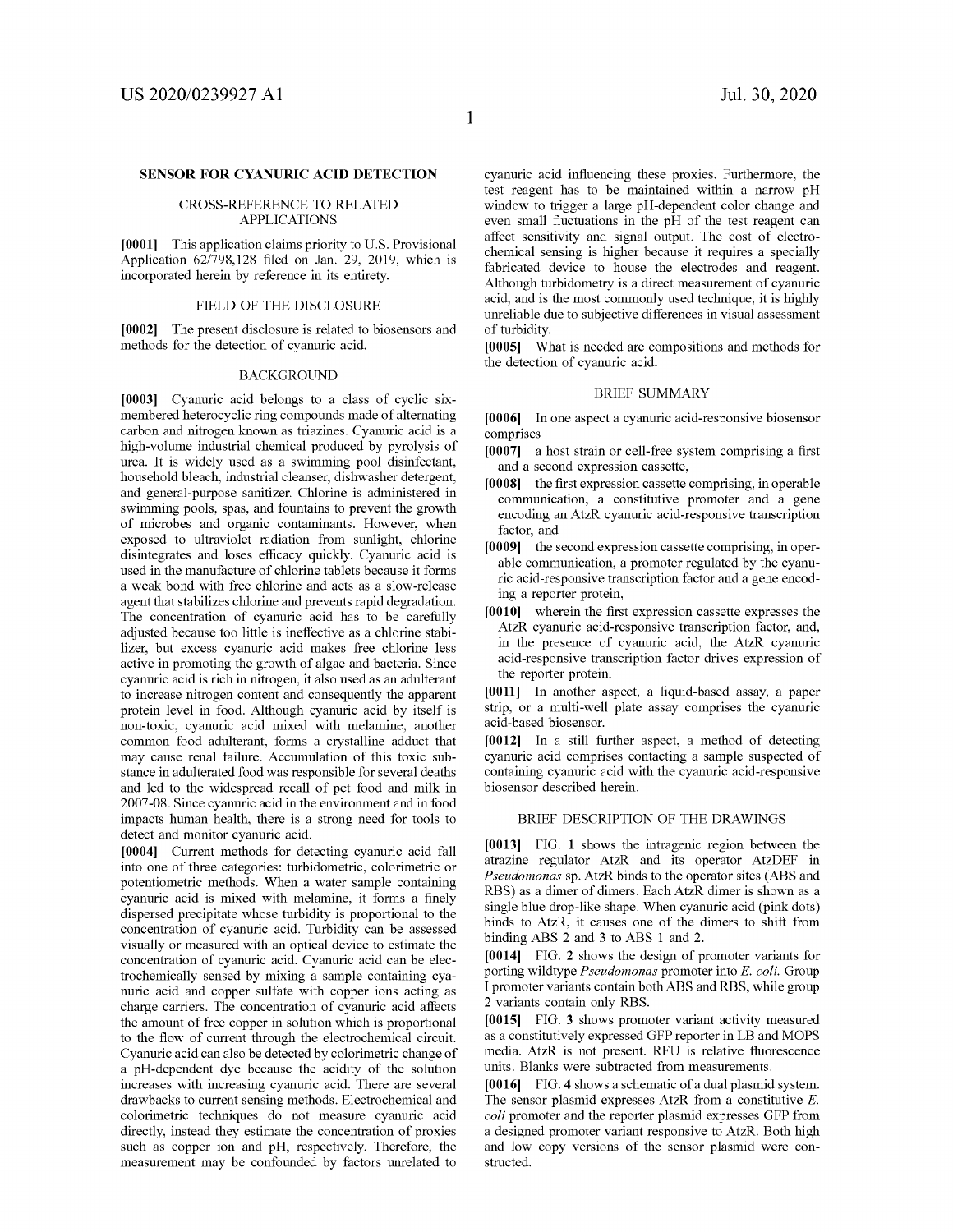**[0017]** FIG. **5** shows the fold change ration ofGFP expression in cells carrying a promoter variant without or with co-expressed AtzR for wildtype and 16 promoter variants. **[0018]** FIG. **6** shows the fold change ration ofGFP expression in cells carrying a promoter variant with co-expressed AtzR with and without cyanuric acid  $(200 \mu M)$  in the medium for wildtype and 16 promoter variants. Black dashed line marks fold change of one, i.e., no change in GFP expression. Experiments were carried out in LB (purple) and MOPS media (red) with AtzR expressed from high (dark shade) and low copy (light shade) number plasmids.

**[0019]** FIG. **7** shows the determination of the threshold for visually detectable fluorescence signal in cells grown in LB (left) and MOPS (right). The threshold was estimated after surveying multiple individuals to choose their visual limit of detection from a dilution series of GFP expressing cells.

**[0020]** FIG. **8** shows dose response curves (0-1 mM) of best performing variants in LB media. Promoter variant number and sensor plasmid copy number are indicated. For example, H6 is promoter variant 6 withAtzR expressed from a high copy number plasmid.

**[0021]** FIG. **9** shows dose response curves (0-1 mM) of best performing variants in MOPS media.

**[0022]** FIG. **10** shows the kinetics of biosensor response for real time cyanuric acid detection. Time required for each net visual detection threshold (no cyanuric acid control subtracted) for varying starting cell densities and cyanuric acid concentrations. The fastest response time of approximately 2 hours at lowest cyanuric acid concentration was achieved at a starting OD600 of approximately 4.0.

**[0023]** The above-described and other features will be appreciated and understood by those skilled in the art from the following detailed description, drawings, and appended claims.

#### DETAILED DESCRIPTION

**[0024]** Described herein is a biological sensor for cyanuric acid. Biological sensors are a powerful alternative to current abiotic sensing approaches because of their specificity, sensitivity, and tunability. Transcription factors (TF) are widely used as biosensors in synthetic biology to detect small molecules. The concentration of small molecules can be measured in terms of a reporter gene expression in a dose-dependent manner. TF biosensors are autonomous, self-powered, miniaturizable, and programmable devices that function in both in vivo and ex vivo environments. TFs are allosterically activated upon binding to a small molecule whose concentration can be quantified by a transcriptionally-linked reporter gene.

**[0025]** In an aspect, the biosensor is a whole cell biological sensor. Bacterial whole cell biosensing is a powerful tool for monitoring pollutants, endocrine disruptors, trace elements and other toxins or contaminants affecting human and environmental health. Compared to purified proteins as biosensors, whole cells are cheaper, easier to manipulate and more stable under harsh environmental conditions. Whole cell biosensors take advantage of the innate capacity of bacteria to sense and respond to environmental cues and stressors. The goal of a whole cell biosensor is to express a protein (usually a reporter) by activating a cellular regulatory circuit. Since bacteria carry regulatory proteins to sense a multitude of molecules, the possibilities for building whole cell biosensors are seemingly endless. But, native regulatory circuits can be notoriously complicated with layered regulation making engineering difficult. This limits programmability of desirable biosensor properties including signal baseline, gain, reporter yield and sensitivity. Non-model host such as *Pseudomonas, Acinetobacter* and *Ralstonia*  often contain biosensor circuits for many useful molecules. **[0026]** The transcription regulator responding to a desired molecule can be ported from a non-model host into *E. coli,*  for example. There are two advantages to this approach: (1) many standardized transcription/translation parts are available for circuit optimization (2) cell-free technologies for sensing toxic or cell-impermeable molecules is most advanced in *E. coli.* Bacterial transcription regulators employ various mechanisms for transcriptional control ranging from a simple repressor blocking RNA polymerase to complex regulation involving multi-protein interactions and structural deformation of DNA. Porting biosensor circuits with complex transcription into *E. coli* offers rich rewards by vastly expanding the repertoire of molecules detectable by an *E.* coli-based whole cell or cell-free biosensor. Cell-free technologies provide capabilities that could augment or supersede whole cell biosensing. Cell-free biosensing is particularly advantageous for analytes that are either toxic to the cell or difficult to transport across membrane boundaries. Because the native transcription machinery is weak in a cell-free environment, cell-free systems largely rely on a strong T7 RNA polymerase. However, new optimization techniques to increase the efficiency of native transcription, such as those described in U.S. Publication No. 2019/ 0062730 to Raman et al., has opened the possibilities of activating non-E. *coli* transcription regulators in an *E. coli*  cell-free system.

**[0027]** Described herein is a whole-cell and a cell-free biosensor for cyanuric acid by engineering a biosensor circuit in *E. coli* using AtzR, a cyanuric acid-responsive LysR-type transcription regulator (LTTR) natively found in *Pseudomonas* sp. strain ADP!. *Pseudomonas* sp. ADP uses cyanuric acid as a nitrogen source by catabolizing the herbicide, atrazine. The atrazine regulator (AtzR) is a cyanuric acid-responsive TF that regulates a divergent operon (atzR-DEF) expressing the regulator (AtzR) itself and the enzymes (AtzD, AtzE and AtzF) involved in the uptake and conversion of cyanuric acid (FIG. **1).** *E. coli* is a superior chassis for biosensing over *Pseudomonas* because unlike *E. coli, Pseudomonas* lacks well-characterized, modular transcription-translation parts and cell-free technologies for biosensing applications. However, it was shown that PatzR-DEF divergent promoters could not be activated in *E. coli* by AtzR and cyanuric acid. Although AtzR is a promising candidate for a TF biosensor, the mechanism of AtzR is complex and the native *Pseudomonas* promoter is not easily tunable due to layered regulation. The promoter for AtzR gene (PatzR) is controlled by  $\sigma^{54}$ , a conditionally-activated alternative  $\sigma$ -factor which is far less abundant and transcriptionally weaker than housekeeping  $\sigma^{70}$ , and is also coregulated by a nitrogen-sensing TF, NtrC. PatzDEF is driven by *Pseudomonas*  $\sigma^{70}$  and is also subject to general nitrogen regulator, GlnK, via protein-protein interactions. The 5' UTRs of PatzDEF (>100 bp) and PatzR (>70 bp) are unannotated sequences that may harbor additional cryptic sites (FIG. **1).** Thus, to repurpose AtzR as a cyanuric acid biosensor, the inventors reengineered the promoter for compatibility to *E. coli* by carefully removing regulatory elements without disrupting the overall architecture required for transcription.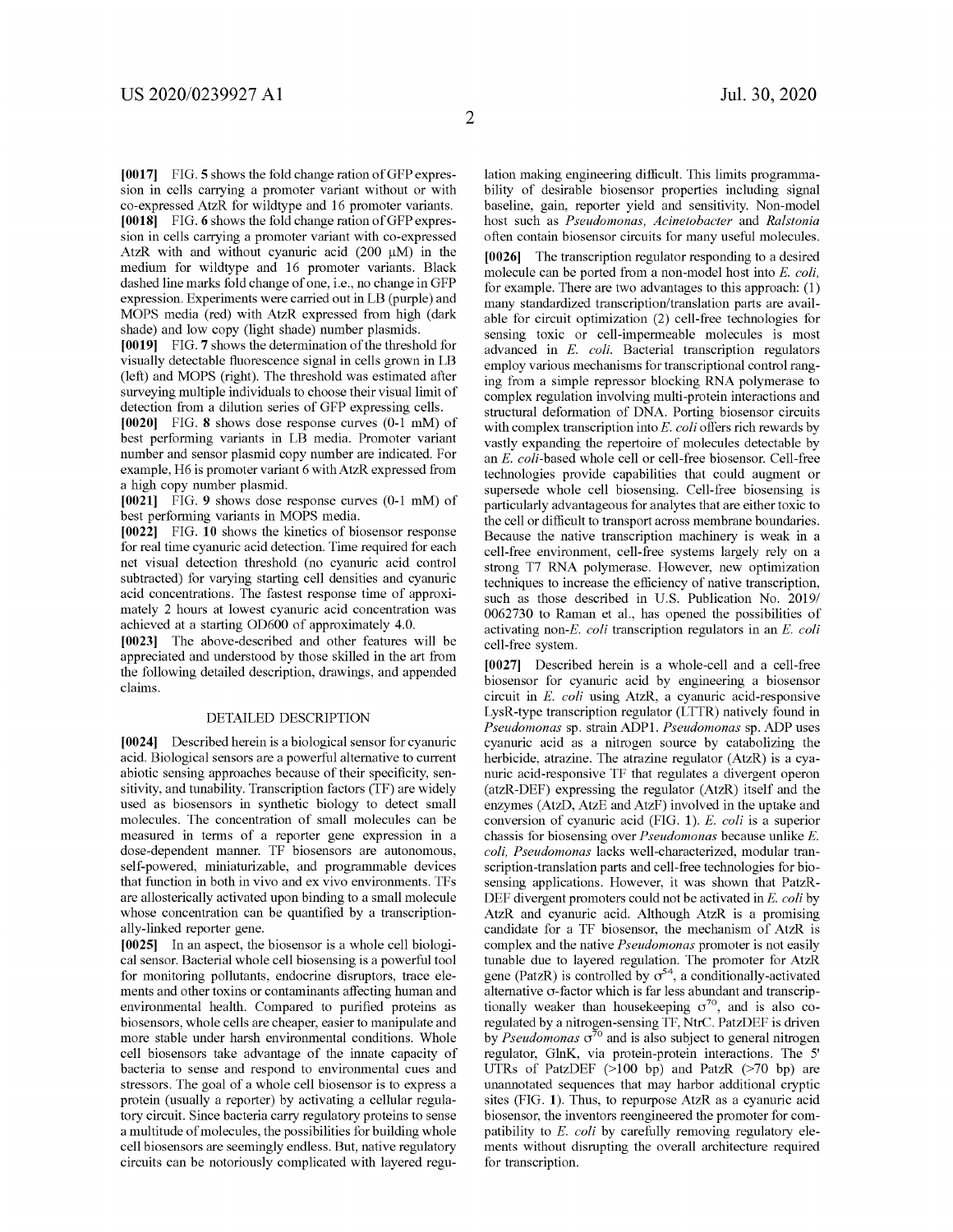**[0028]** Specifically, described herein is a biosensor for cyanuric acid designed by reengineering the native atzR-DEF promoter from *Pseudomonas* ADPl into *E. coli.* To adapt the PatzDEF for *E. coli,* the inventors replaced portions of the native *Pseudomonas* promoter with elements of a strong, synthetic *E. coli* promoter, while retaining the overall architecture of the native promoter. The auto-regulated,  $\sigma^{54}$ -dependent expression of AtzR was replaced with AtzR independently expressed from a well-characterized constitutive *E. coli* promoter and ribosome binding site (RBS). Out of the 16 promoter variants built and tested, 13 (SEQ ID: 3, 4, 7, 8, 9, 10, 12, 13, 14, 15, 16, 17 and 18) were transcriptionally more active than WT promoter in *E. coli* as measured by reporter expression. 6 (SEQ ID: 4, 7, 8, 10, 12 and 15) out of the 13 gave greater than two-fold increase in reporter expression in response to cyanuric acid. The best performing promoter variants gave 12-fold and 5-fold increases in reporter expression when induced with cyanuric acid (200 µM) in minimal and rich media, respectively. To evaluate the utility of the cyanuric acid biosensor for field applications, the limit of detection was assessed for a simple visual readout and the time-response for reporter signal. The biosensor gave a lower limit of detection at 5 µM (approximately 0.6 ppm) and 15  $\mu$ M (approximately 2 ppm) in rich and minimal media, respectively, and an upper limit at 750 µM (approximately 94 ppm) in both media. Thus, the dynamic range of the biosensor encompasses cyanuric acid concentrations normally found in swimming pools (around 50 ppm). The time of response for visual detection was determined over background across a range of cell densities and it was determined that the fastest response time was two hours at an optical density of 2-8.

**[0029]** In an embodiment, a cyanuric acid-responsive biosensor comprises

- **[0030]** a host strain or cell-free system comprising a first and a second expression cassette,
- **[0031]** the first expression cassette comprising, in operable communication, a constitutive promoter and a gene encoding an AtzR cyanuric acid-responsive transcription factor, and
- **[0032]** the second expression cassette comprising, in operable communication, a promoter regulated by the cyanuric acid-responsive transcription factor and a gene encoding a reporter protein,
- **[0033]** wherein the first expression cassette expresses the AtzR cyanuric acid-responsive transcription factor, and, in the presence of cyanuric acid, the AtzR cyanuric acid-responsive transcription factor drives expression of the reporter protein.

**[0034]** In operable communication means that the nucleotide sequence of interest is linked to the regulatory sequence ( s) in a manner that allows for expression of the transcription factor or the reporter gene, for example. The expression cassettes can be operably linked in any location, or multiplicity, so long as they are operably linked to allow for expression of the operably linked gene. Exemplary reporter proteins include GFP and FbFP (anaerobic condition).

**[0035]** The first expression cassette and the second expression cassette may be on the same or different DNA molecules, such as the same or different plasmids or chromosomes. In a specific aspect, the first expression cassette is present in a high or low copy number sensor plasmid, and the second expression cassette is present on a reporter plasmid. In certain embodiments, the cyanuric acid-responsive transcription factor is AtzR, the constitutive promoter comprises SEQ ID NO: 21, and the promoters regulated by the cyanuric acid-responsive transcription factors preferably have SEQ ID NOS. 3, 4, 7, 8 or 10.

**[0036]** Exemplary host strains can include both prokaryotes and eukaryotes. In an embodiment, the host strain comprises organisms of the genus *Escherichia, Bacillus, Staphylococcus, Caulobacter, Streptococcus, Streptomyces, Mycoplasma, Aliivibrio, Synechocystis, Azotobacter, Pseudomonas, Agrobacterium, Zymomonas, Saccharomyces, Yarrowia, Pichia* or a combination comprising at least one of the foregoing. Host strains and examples are provided in Table 1:

TABLE 1

| Organism genera and example species |                                                          |                                                                                                                 |  |
|-------------------------------------|----------------------------------------------------------|-----------------------------------------------------------------------------------------------------------------|--|
| System                              | Organism genus                                           | Example species                                                                                                 |  |
| Prokaryotes                         | Escherichia<br><b>Bacillus</b>                           | E. coli<br>B. subtilis, B. thermophiles,<br><b>B</b> anthracis                                                  |  |
|                                     | Staphylococcus<br>Caulobacter                            | S. aureus, S. epidermidis<br>C. Crescentus                                                                      |  |
|                                     | Streptococcus<br><b>Thermus</b><br>Streptomyces          | S. pyogenes, S. pneumoniae<br>T. aquaticus, T. thermophilus<br>S. coelicolor, S. antibioticus,<br>S avermitilis |  |
|                                     | Mycoplasma<br>Aliivibrio<br>Synechocystis<br>Azotobacter | M. Pneumoniae, M. genitalium<br>A. fischeri<br>$S.$ sp PCC6803<br>A vinelandii                                  |  |
|                                     | Pseudomonas<br>Agrobacterium                             | P. aeruginosa, P. putida,<br>P. syringae<br>A. tumefaciens                                                      |  |
| Eukaryotes                          | Zymomonas<br>Saccharomyces<br>Yarrowia<br>Pichia         | Z. mobilis<br>S. cerevisiae<br>Y. lipolytica<br>P. pastoris                                                     |  |

**[0037]** A specific host strain is *E. coli,* which can be grown in rich or minimal media. When the host strain is *E. coli,* the device can have a detection time of about 2 hours at an optical density of 2-8.

**[0038]** The cyanuric acid-responsive biomarkers described herein can have a lower detection limit of about 5 µM (or about 0.6 PPM) cyanuric acid, and an upper detection limit of about 750 µM (or about 94 PPM).

**[0039]** Exemplary reporter proteins include GFP and FbFP.

**[0040]** Also included herein are liquid-based assays, paper strips, or multi-well plate assays (96 well or 384 well plates, for example) comprising the cyanuric acid-based biosensors described herein.

**[0041]** A method of detecting cyanuric acid comprises contacting a sample suspected of containing cyanuric acid with the cyanuric acid-responsive biosensors described herein. Exemplary samples include food samples, including pet food samples. Cyanuric acid is used as a food additive to increase protein levels in processed food and animal food. Cyanuric acid combined with melamine is nephrotoxic, and has been identified as the source of toxicity in the pet food recalls.

**[0042]** In another aspect, the sample is a cleansing composition (e.g., household and industrial cleaners such as dishwasher detergents and multipurpose cleansers), a sanitizing composition (i.e., household and industrial disinfec-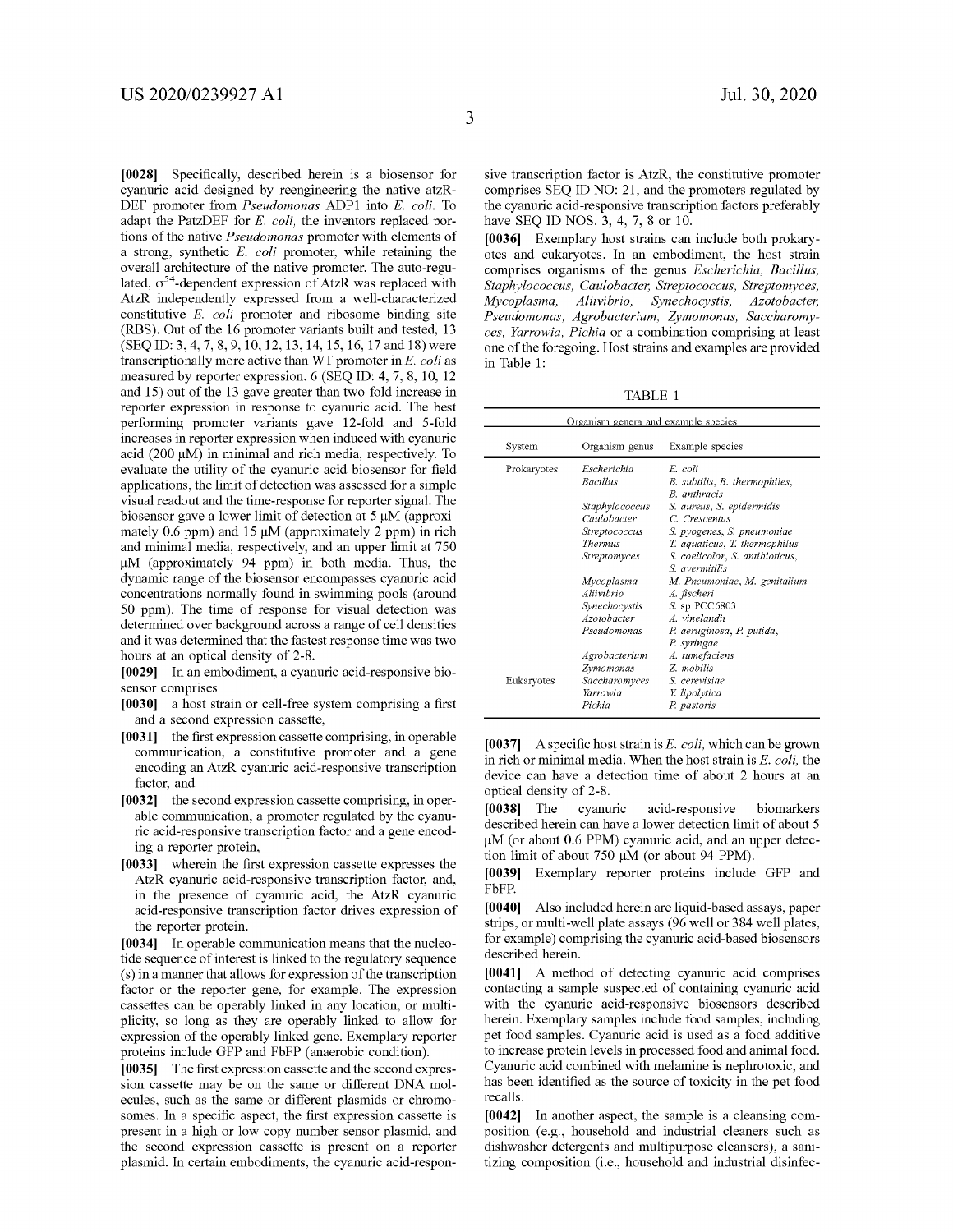tants ), or an herbicidal composition. Cyanuric acid is used as a precursor for such compositions.

**[0043]** In another aspect, the sample is a water sample, such as from a body of water such as a lake, a pool, a spa or a fountain. The cyanuric acid-responsive biosensors may be combined in a pool test kit with reagents suitable for the detection of pH, chlorine levels, bromine levels, water hardness, acid demand, total alkalinity, or a combination thereof.

**[0044]** Also included is a pool test kit comprising the cyanuric acid-responsive biosensor as described herein and a reagent suitable for the detection of pH, chlorine levels, bromine levels, water hardness, acid demand, total alkalinity, or a combination thereof. Reagents suitable for the detection of pH, chlorine levels, bromine levels, water hardness, acid demand, and total alkalinity are well-known in the art.

**[0045]** The invention is further illustrated by the following non-limiting examples.

#### EXAMPLES

#### Methods

**[0046]** Cloning and plasmids: Sensor plasmids were constructed on a plasmid backbone carrying a Spectinomycinresistant gene. Two sensor plasmids carrying SC101 origins of replication were made, a high and a low copy plasmid. The high copy plasmid has the high copy version of SC101, while the other one has the low copy version of SC101. Both sensor plasmids included constitutive promoters apFAB61 (SEQ ID NO: 21) and RBS BBa\_J61132 (SEQ ID NO: 22) driving the expression of AtzR (sequence optimized for *E. coli* expression). Reporter plasmids were constructed with a plasmid backbone carrying a kanamycin resistant gene and a colE origin of replication. A green fluorescence protein (GFP) was used as the reporter gene and a strong RBS bujard\_RBS (SEQ ID NO: 20) was linked to it. Promoters were inserted into the plasmids to drive the expression of the reporter gene. All fragments were amplified with a highfidelity DNA polymerase (Kapa Bioscience) and plasmids were constructed using isothermal assembly. Assembly reactions were transformed into DHl0B *E.coli* cells (NEB) and plated onto LB plates with appropriate antibiotics. After incubating at 37° C. for 16 hours, colonies were sequenced using Sanger sequencing to identify correctly assembled plasmids. Colonies containing correct plasmids were inoculated into 3 mL LB with appropriate antibiotics and grown overnight at 37° C. with constant shaking. Following the overnight growth, cells were miniprepped using a miniprep kit (Omega bioTek) according to the manufacturer's instruction.

**[0047]** Fluorescence measurement: To measure promoter activities, transformed reporter plasmids (including WT promoter plasmid) were transformed into DH10B cells (NEB) using electroporation and plated cells on LB agar plates with kanamycin (50 ug/mL). After overnight growth at 37° C., at least 3 individual colonies were selected for each reporter plasmid and inoculated into 150 µL LB medium with 50 µg/mL kanamycin in a 96-well plate. After 3 hours of growth at 37° C. in a multi-plate shaker (1100 rpm, Southwest Science), cells were diluted 1:50 into 150 µLLB medium or MOPS medium (supplemented with 0.4% glucose and  $1 \times$  BME vitamin) with 50  $\mu$ g/mL kanamycin in a 96-well plate. Cells were grown at 37° C. with shaking (1100 rpm). After 16 hours,  $OD_{600}$  and fluorescence (excitation at 488 nm and emission at 520 nm with a gain of 40) of each well was measured using a multi-well plate reader (Synergy HTX, BioTek .Inc). Fluorescence was normalized against  $OD_{600}$ . Blank (normalized fluorescence of cells carrying no GFP) was subtracted from those measurements. Mean and standard deviation of each reporter plasmid activity were calculated from measurements of 3 biological replicates.

**[0048]** To measure fold repression, each reporter plasmid was co-transformed with low and high copy sensor plasmid separately. The end results include two test versions for each reporter plasmid: (the reporter plasmid, low copy sensor plasmid), (the reporter, high copy sensor plasmid), reporter plasmids were transformed with either of the sensor plasmids. Similar to the process of measuring promoter activity, the activities of at least 3 biological replicates were measured for each reporter and sensor plasmid pair. The only difference was that 50 µg/mL kanamycin and 50 µ1/mL Spectinomycin were used to maintain both of the reporter and sensor plasmids. The fold repression was calculated as a ratio of the fluorescence of reporter divided by the fluorescence of this reporter when it was paired with a sensor plasmid. To measure fold induction, the process of obtaining fold repression was followed. The only difference was the addition of 200 µM cyanuric acid during the growth. The fold induction was calculated as a ratio of the fluorescence of the induced state divided by the fluorescence of the repressed state.

**[0049]** To obtain transfer functions of various reporter and sensor plasmid pairs, different concentrations of cyanuric acid were delivered via DMSO to cultures (less than 1% of the total volume). After growth for 16 hours, fluorescence was measured and normalized similar to previous experiments.

**[0050]** Visual detection limit: To determine the visual detection limit in LB and MOPS media, *E.coli* DHl0B with or without constitutive GFP expression was grown in LB with appropriate antibiotics for 16 hours in a 96-well plate on a shaker(1100 rpm). Two 2 mL aliquots from each culture were spun down at 5000 G for 5 minutes in a benchtop centrifuge at room temperature. The media was aspirated out and the cell pellets resuspended in either 2 mL LB or 2 mL MOPS media. The spin-down and resuspension procedure was repeated two more times. Then, cells without GFP in LB (or MOPS) were mixed with cells carrying GFP in LB (or MOPS) to 150 µL with various ratios (cells without GFPcells with GFP: 100%-0%, 95%-5%, 90%-10%, 85%-15%, 70%-30%, 55%-45%, 30%-70%, 0%-100%). After measuring the fluorescence and  $OD_{600}$  of the mixed cultures in a 96-well plate, the cultures were transferred to ultra-thin strip tubes ordered by increasing percentage of cells carrying GFP. Five individuals were asked to identify the culture that they could be confident to tell apart (in terms of the color of the culture) from the culture containing no cells with GFP (100%-0%). The identification process for cultures in  $LB$ and MOPS was performed by placing culture tubes in front a piece of white paper. The weighted average of fluorescence of cultures was identified by five individuals for cultures in LB and MOPS. The calculated weights averages were defined and used as the visual detection limits in FIGS. **7-10**  related experiments.

**[0051]** Optimal conditions for in vivo application: To find the optimal condition( $s$ ) for in vivo application of the sensor,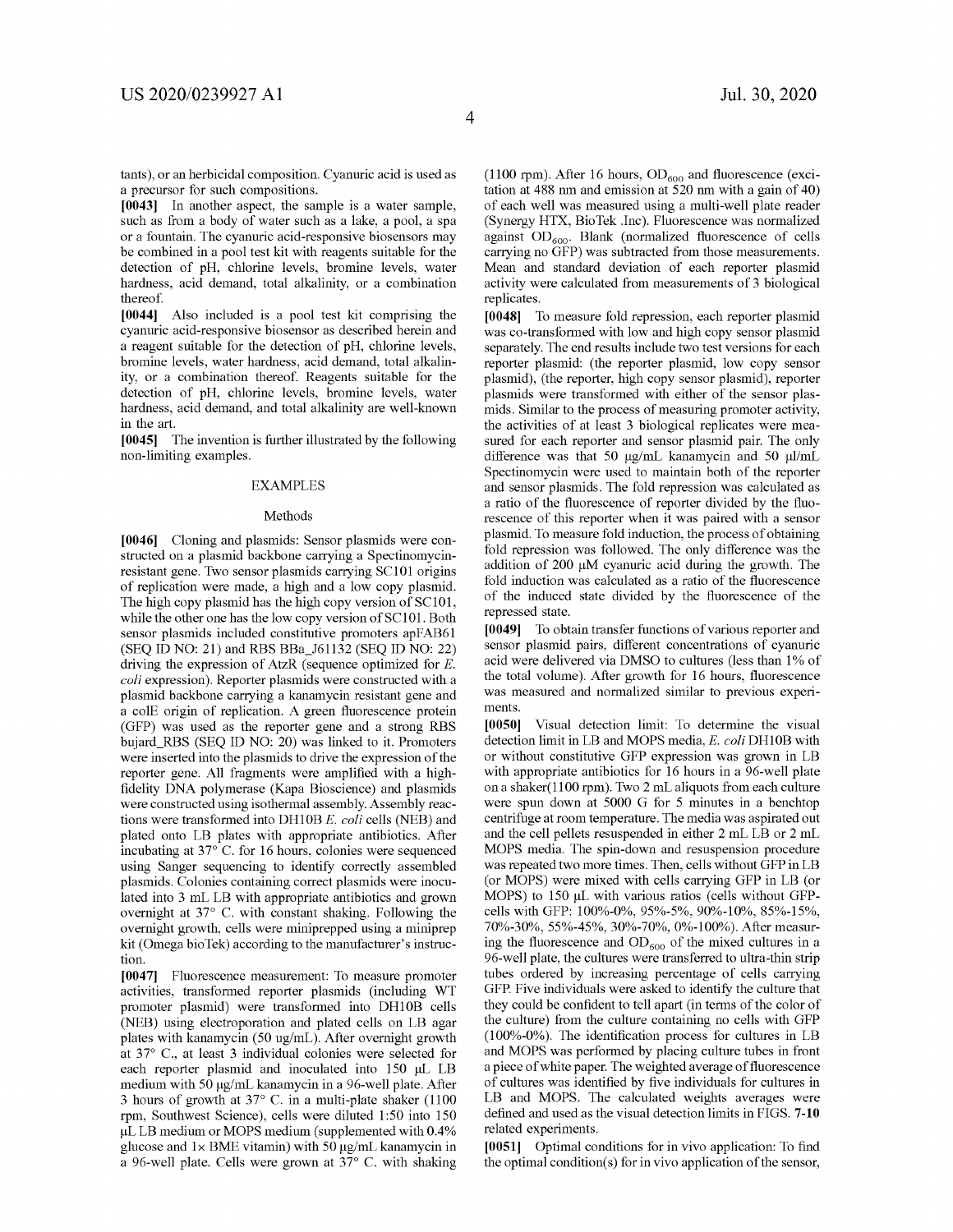the effect of starting  $OD_{600}$  on the time needed to reach a net visual detection limit was determined (fluorescence of induced culture-fluorescence of uninduced culture). H6 (high copy sensor plasmid and promoter 6 reporter) was prepared by inoculating a fresh colony into 3 mL LB with 50 µg/mL kanamycin and Spectinomycin. After overnight growth, the culture was inoculated into 300 mL LB with 50 µg/mL kanamycin and Spectinomycin. The culture was grown at 37° C. under shaking (225 rpm, 3 cm radius) until the  $OD_{600}$  reached 0.6. Then, the cells in the culture were spun down at 4000 G for 5 minutes. The medium was aspirated out and the cell pellet was resuspended with warm fresh LB (with 50 µg/mL kanamycin and Spectinomycin) to reach  $OD_{600}$ =18. Following the resuspension, the culture was diluted into other desired  $OD_{600}$  with fresh LB (with 50 µg/mL kanamycin and Spectinomycin) and 150 µL of culture was added into each well of a 96-well plate. Various concentrations of cyanuric acid were added via DMSO  $($  <math display="inline">\leq 1% volume). The plate was immediately transferred to a multi-well plate reader (Synergy HTX, BioTek. Inc) for continuous shaking at 37° C. The fluorescence of each well was recorded by the plate reader (excitation 448 nm and emission at 520 nm with a gain of 40). The experiment was ended after 12.5 hours of continuous recording. The experiment was performed with four biological replicates.

**[0052]** The net fluorescence increase at a specific time point was calculated by subtracting the fluorescence of the well without cyanuric acid (with the same starting  $OD_{600}$ ) from the fluorescence of the well with cyanuric acid at the specific time point. The time needed to reach a net visual detection limit was at the time point when the net fluorescence increase surpassed the visual detection limit. For wells that never reached a net visual detection limit, the time needed for them to reach a net visual detection limit would be infinity. For the purpose of graphing, the time was set to 12.5 hours (the duration of the recording) for those wells.

SEQ ID NO: 1: Intragenic region between AtzR gene and AtzDEF ATGCGAGTCAAAGCAAGATCGGTGCCGGATCGGCACCAGTTAGGTCGGAA AAAGGCGGCAGTCAAGTGCGCAGGGCGGCGTTAAGCTTGAACGAAATGTT CTGCCTGGGCGCAGTTGCGCCAGGCCGTGTAGTGACGTCGCTCGGTGCAT GTACAGGGAACAGCCATCCGTCCTATTAACCTTTTTGAGAATTGCCAGAT SEQ ID NO: 2: WT promoter ATGCGAGTCAAAGCAAGATCGGTGCCGGATCGGCACCAGTTAGGTCGGAA AAAGGCGGCAGTCAAGTGCGCAGGGCGGCGTTAAGCTTGAACGAA SEQ ID NO: 3: Promoter 1 ATGCGAGTCAAAGCAAGATCGGTGCCGGATCGGCACCAGTTAGGTCGGAA AAAGGCGGCAGTCAAGTGCGCAGGGCGGCGTTATAATTGAACGAA SEO ID NO: 4: Promoter 2 TCGGTGCCGGATCGGCACCAGTTAGGTCGGAAAAAGGCGGCAGTCAAGTG CGCTTTTTGTACCTATAATAGATTCATGATGA SEO ID NO: 5: Promoter 3 TCGGTGCCGGATCGGCACCAGTTAGGTCGGAAAAAGGCGGCAGTCAAGTG CGCTTTTTGTACCTATATAGATTCATGATGA SEQ ID NO: 6: Promoter 4 TCGGTGCCGGATCGGCACCAGTTAGGTCGGAAAAAGGCGGCAGTCAAGTG CGCTTTTTGTACCTATAAAGATTCATGATGA

#### -continued

SEO ID NO: 7: Promoter 5 TCGGTGCCGGATCGGCACCAGTTAGGTCGGAAAAAGGCGGCAGACAAGTG CGCTTTTTGTACCTATAATAGATTCATGATGA

SEQ ID NO: 8: Promoter 6 TCGGTGCCGGATCGGCACCAGTTAGGTCGGAAAAAGGCGGCAGACAAGTG CGCTTTTTGTACCTATAATAGATTCATGATGA

SEO ID NO: 9: Promoter 7 TCGGTGCCGGATCGGCACCAGTTAGGTCGGAAAAAGGCGGCAGACAAGTG CGCTTTTTGTACCTATATAGATTCATGATGA

SEQ ID NO: 10: Promoter 8 TCGGTGCCGGATCGGCACCAGTTAGGTCGGAAAAAGGCGGCAGACAAGTG CGCTTTTTGTACCTATAAAGATTCATGATGA

SEQ ID NO: 11: Promoter 9 TCGGTGCCGGATCGGCACCTGACAGGTCGGAAAAAGGCGGCTATAAGTGC GCATGATGA

SEQ ID NO: 12: Promoter 10 TTGACAGGTGCCGGATCGGCACCTATAATAGATTCATGATGA

SEQ ID NO: 13: Promoter 11 CAAGATCGGTGCCGGATCGGCACCAGTTAGGTCTTGACATCGCATCTTTT TGTACCTATAATAGATTCATGATGA

SEQ ID NO: 14: Promoter 12 GGTGCCGACACGGCACCTTTTTGTACCTATAATAGATTCATGATGA

SEO ID NO: 15: Promoter 13 TTGACAGGTGCCGATCCGGCACCTATAATAGATTCATGATGA

SEQ ID NO: 16: Promoter 14 GACCTAACTGGTGCCGATCCGGCACCGATCTTGTTGACATCGCATCTTTT TGTACCTATAATAGATTCATGATGA

SEQ ID NO: 17: Promoter 15 GGTGCCGATCCGGCACCTTGACATCGCATCTTTTTGTACCTATAATAGAT TCATGATGA

SEQ ID NO: 18: Promoter 16 GGTGCCGATCCGGCACCTTTTTGTACCTATAATAGATTCATGATGA

SEQ ID NO: 19: apFab71 TTGACATCGCATCTTTTTGTACCTATAATAGATTCATGATGA

SEO ID NO: 20: Bujard RBS GAATTCATTAAAGAGGAGAAAGGT

SEO ID NO: 21: apFab61 TTGACAATTAATCATCCGGCTCGTTTAATAGATTCATTAGAG

SEQ ID NO, 22, Bba\_J61132 TCTAGAGAAAGACAGGATTAAC

RBS-L GGTGCCG

RBS-R CGGCACC

ABS-1 GGTCGG

ABS-2 GGCGGC

ABS-3 AGTGCG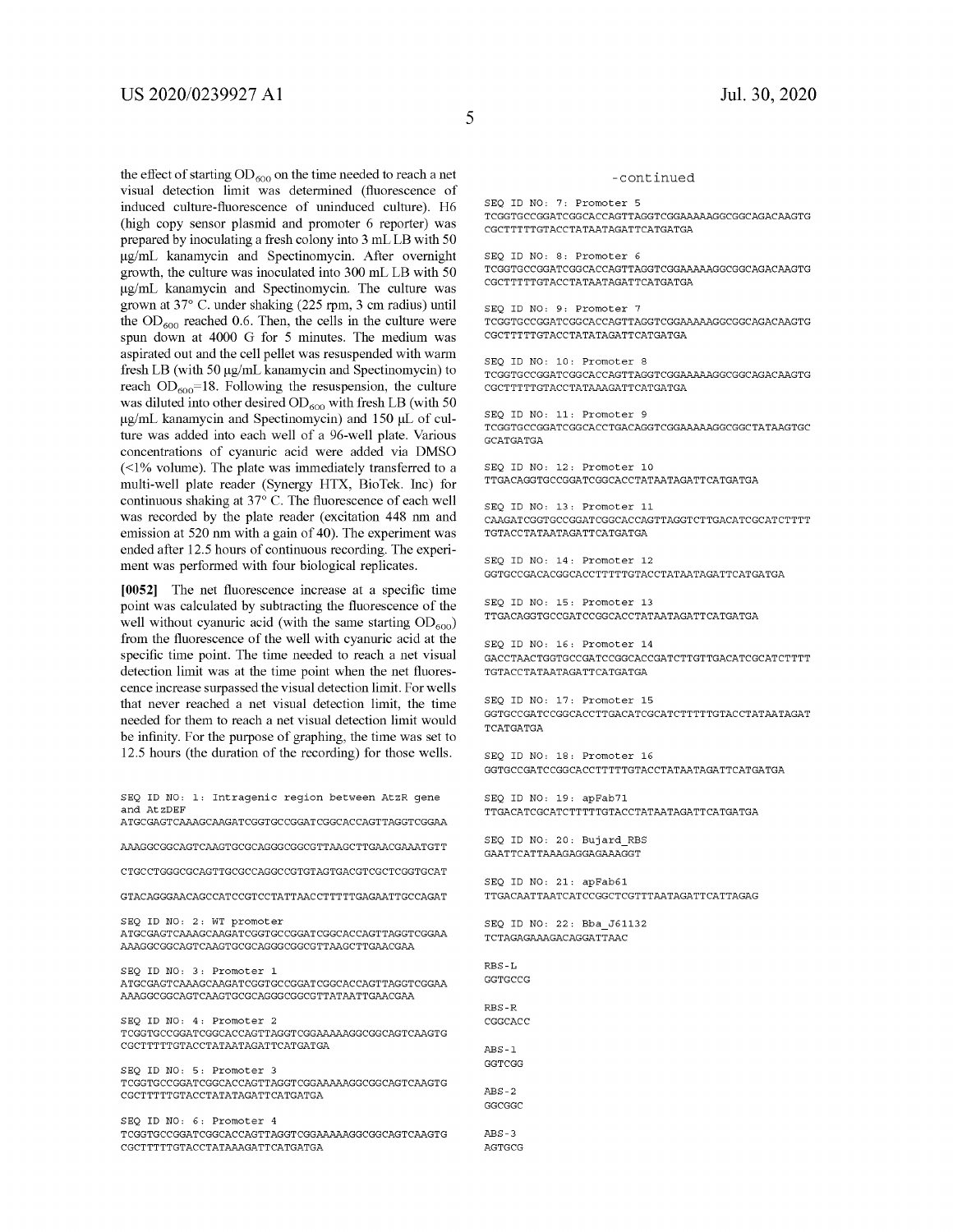#### -continued

SEQ ID NO, 23, DNA sequence optimized (for *E. coli)* AtzR ATGCAACACCTGCGTTTCCTGCACTACATCGACGCGGTTGCGCGTTGCGG TAGCATCCGTGCGGCGGCGGAGCAACTGCATGTTGCGGCGAGCGCGGTGA ACCGTCGTGTTCAAGATCTGGAGTACGAACTGGGTACCCCGATCTTTGAG CGTCTGCCGCGTGGTGTGCGTCTGACCGCGGCGGGTGAACTGTTTGTTGC GTATGCGCGTCGTCGTAACGCGGACCTGGAACAGGTGCAAAGCCAGATTC AAGATCTGAGCGGTATGAAGCGTGGCCGTGTTACCCTGGCGGCGAGCCAG GCGCTGGCGCCGGAGTTCCTGCCGCGTGTGATCCACGCGTTTCAGGCGCA ACGTCCGGGTATTGCGTTCGACGTGAAAGTTCTGGATCGTGAACGTGCGG TGCTGGCGGTTACCGACTTTGCGGCGGATCTGGCGCTGGTGTTTAACCCG CCGGACCTGCGTGGCCTGACCGTTATTGCGCAGGCGCGTCAACGTATTTG CGCGGTGGTTGCGAGCGATCACCCGCTGGCGAAGCGTACCAGCCTGCGTC TGAAAGACTGCCTGGATTACCCGCTGGCGCTGCCGGACAGCAGCCTGAGC GGTCGTAACGTGCTGGACGAGCTGTTTGATAAAAGCAGCGCGCGTCCGCG TCCGCAGCTGGTTAGCAACAGCTATGAGATGATGCGTGGCTTCGCGCGTG AAACCGGTGGCGTGAGCTTTCAAATCGAAATTGGTGCGGGCAGCACCGAG GGTGAAGTTGCGATCCCGATTGATGAGCGTAGCCTGGCGAGCGGCCGTGT GGTTCTGGTTGCGCTGCGTGAACGTGTGCTGCCGGTTGCGAGCGCGGCGT TTGCGGAGTTCGTTGCGGGCAAGCTGGCGGATACCACCCATAATGCGACC TAA

#### Example 1: Design and Activation of Promoter Variants

**[0053]** The intergenic region atzR-DEF is a pair of divergent promoters, PatzDEF and PatzR, regulating the expression of the TF atzR and the catabolic operon atzDEF (FIG. **1).** There are five knownAtzR binding sites in the intergenic region: two repressor binding sites (RBS Land R) and three activator binding sites (ABS 1, 2 and 3) (FIG. **1).** AtzR binds more tightly to RBS than ABS. It has been proposed that one dimer of an AtzR tetramer binds to RBS and other the dimer to ABS 2 and 3 to induce DNA bending. This covers up the  $\sigma^{70}$  binding sites of PatzDEF located on either side of ABS 3 and a part of the spacer resulting in transcription repression. When AtzR binds to cyanuric acid, one of the dimers undergoes a conformational change and binds to ABS1 and 2 instead of ABS 2 and 3, thereby exposing  $\sigma^{70}$  sites for transcription initiation. Also, the change in binding site preference (ABS 2 and 3 to ABS 1 and 2) induces relaxation in DNA bending and moves the bending from between ABS 1 and 2 to the region between RBS-R and ABS 1. The change is proposed to be the major driver for transcription activation of PatzDEF. At the other end of the divergent promoter, AtzR is autorepressed at PatzR. The  $\sigma^{54}$  binding sites of PatzR are on the complementary strain of the DNA and RBS-R overlaps with a putative NtrC binding half site. **[0054]** Based on these observations, a sensor plasmid ( carrying AtzR) was constructed in which AtzR was placed under the control of a strong constitutive promoter (ap-

FAB61, SEQ ID NO: 21) and a strong RBS (BBa\_J61132;

SEQ ID NO: 29). This removed autoregulation and nitrogendependent expression of AtzR. Next, two groups of promoter variants were constructed that broadly preserved the overall architecture (number and ordering of atzR binding sites) of the native *Pseudomonas* promoter (FIG. **2):** group 1 promoters were based on PatzDEF and group 2 promoters were based on PatzR. To make the native *Pseudomonas*  promoters compatible with *E. coli,* a strong, constitutive  $\sigma^{70}$ -dependent promoter (apFab71) was embedded either partially or fully within PatzDEF and PatzR. ApFab71 is a synthetic *E. coli* promoter with canonical -35 and -10  $\sigma^{70}$ binding sites, a 17 bp spacer between them, a short discriminator, and 25 bp of 5' UTR containing a strong ribosome binding site (Bujard RBS).

**[0055]** Eight group 1 and six group 2 promoters were tested in addition to the wildtype promoter. In wildtype PatzDEF, the -35 site is located between ABS 2 and 3 and the -10 site is located downstream of ABS 3 (FIG. **2).** All group 1 promoter variants preserved this arrangement. Without being held to theory, we hypothesized that a strong *E. coli*  $\sigma^{70}$  -10 site for could be sufficient for promoter activity, and therefore replaced *Pseudomonas* -10 site with consensus *E. coli* for  $\sigma^{70}$  binding -10 site (TATAAT) to design promoter variant 1. In promoter variant 2, the entire sequence 3' of the ABS 3 in the native promoter (starting at 5' end of the conserved *Pseudomonas* sp  $\sigma^{70}$  -10 region) was replaced with a loosely corresponding region of apFab71 (starting at 5' end of the conserved *E. coli*  $\sigma^{70}$  -10 region. In case the baseline expression of promoter variants 1 and 2 is too high, which may decrease the dynamic range of the biosensor, promoters 3 and 4 were designed to weaken promoter strength by deleting single bases from the -10 site (FIG. **2).**  Promoter variants 7 and 8 of presumed intermediate strength were designed by mutating the *Pseudomonas* native -35 site to more closely resemble a consensus  $E.$  *coli*  $\sigma^{70}$  -35 site (TTGACA). Promoter variants 5 and 6 were designed to be the strongest in group 1 containing consensus *E. coli*  $\sigma^{70}$  -35 and entire sequence 3' of apFab71 (starting at 5' end of the conserved *E. coli*  $\sigma^{70}$  -10 region). Promoter variant 5 was on a high-copy number plasmid and promoter variant 6 on a low-copy number plasmid.

**[0056]** In group 2, the location and the orientation of the RBS within or flanking apFabl were varied (FIG. **2)** to create seven promoter variants resembling PatzR. Within group 2, four promoter variants (10, 11, 12 and 16) were designed with RBS in the L-R orientation and three promoter variants (12, 13 and 14) in the R-L orientation. The spacing between L and R sites was kept fixed in all variants. To tightly repress gene expression, promoters 10 and 13 were designed by replacing the spacer of apFAB1 with RBS L and R (in both orientations) such that AtzR bound to RBS would directly block the RNA polymerase from accessing -35 and -10 sites. Because a tightly repressed promoter may not provide high reporter signal upon induction, promoters 11 and 15 were designed by placing the RBS upstream of -35 to provide the RNA polymerase partial access to its binding site. Promoters of presumed intermediate repression were designed (promoter variants 14 and 16) by placing the -35 site between RBS L and R in both orientations. All group 1 and 2 promoter variants were followed by a strong ribosome binding site (Bujard RBS) driving the expression of GFP.

**[0057]** GFP reporter expression of *E. coli* cells carrying only the promoter (no AtzR present) grown in both rich and minimal media was measured. We tested in both media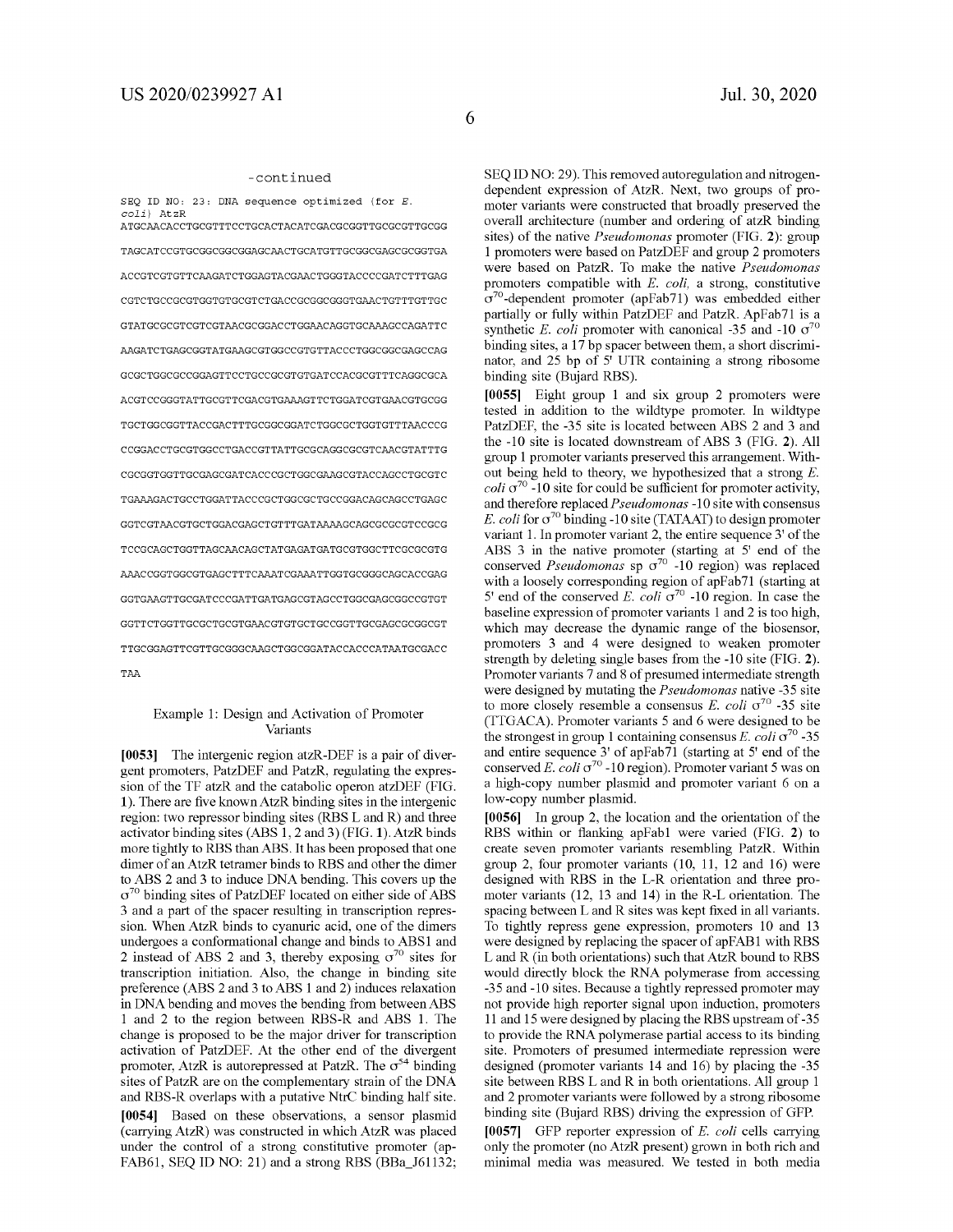because LB is most common medium type and provide nutrient rich environment for cells to grow while minimal medium such as MOPS can provide a lower background noise. The expression varied over 100-fold across all promoter variants (FIG. **3).** Nearly all promoter variants (13/16 in LB and 16/16 in minimal media) were transcriptionally active and gave higher GFP signal than the wildtype promoter in LB suggesting that our design strategy was successful in a porting a *Pseudomonas* promoter into E. *coli.*  Group two promoters generally gave substantially higher GFP expression than group one possibly because group 2 promoter variants more closely matched an intact apFabl than group 1. Among group 2 promoter variants, the orientation of RBS L and R did not have an appreciable impact on promoter activity (compare 10, 11, 12 and 16 vs. 13, 14 and 15). The highest expression was observed in promoters 7 and 8 among group 1 because they closely resemble an intact apFab1 including a consensus  $\sigma^{70}$  -10 site and a near-consensus  $\sigma^{70}$  -35 site. Our promoter designs captures a wide range of expression levels and that potentially allows us to find functionally biosensors with different baseline and induction levels.

#### Example 2: AtzR-Dependent Activation of Promoter Variants

**[0058]** AtzR was co-expressed from a constitutive promoter on a different plasmid together with each promoter variant. Since the concentration of TF is an important determinant of signal response, AtzR was expressed from both low- and high-copy number (approximately 5 copies per cell and approximately 50 copies per cell, respectively) plasmids (FIG. **4).** The fold repression of all 16 promoter variants was measured, including wildtype with either lowor high-copy plasmids carrying AtzR in either rich or minimal media. Fold repression is defined as the ratio of GFP expression without and with AtzR; higher fold repression implies greater loss of GFP expression when AtzR is expressed. The vast majority of promoters (11 (SEQ ID: 3, 4, 5, 7, 11, 13, 14, 15, 16, 17 and 18) out of 16 in rich and 14 (SEQ ID: 3, 4, 5, 6, 7, 9, 10, 11, 13, 14, 15, 16, 17 and 18) out of 16 in minimal medium, respectively) were repressed less than 5-fold even at high AtzR concentration (FIG. **5).** Although AtzR expressed from a high-copy plasmid consistently gave slightly higher fold repression than from a low-copy plasmid, the differences were not appreciable. Fold repression of nearly all group 1 promoters was small suggesting that simply overexpressing AtzR does not alter its known mechanism as a transcription activator to a transcription repressor. However, promoter variant 10 (50 fold repression in minimal medium, group 2) and promoter variant 6 (10-fold repression in minimal medium, group 1) are exceptions. The architecture of promoter variant 10 closely resembles a canonical repressor where the palindromic half sites are located between the -35 and -10 sites. RBS L and R of promoter 9 are positioned optimally for AtzR to compete with  $\sigma^{70}$  binding to the promoter.

#### Example 3: Activation of AtzR Biosensor with Cyanuric Acid

**[0059]** The cyanuric acid response of each promoter variant was measured by inducing cells co-expressing AtzR with 200 µM cyanuric acid. 200 µM (25 ppm) was chosen because this is near the lower bound for cyanuric acid concentration in a swimming pool. The fold activation was evaluated, which is the ratio of GFP with and without cyanuric acid, of all promoters in all four conditions: AtzR concentration (high and low) and medium (rich and minimal) (FIG. **6).** Several group 1 promoter variants responded to cyanuric acid. In particular, promoter variants 2, 5 and 6 were activated near 10-fold, with promoter 2 giving highest fold activation (15-fold) in minimal media. All three promoter variants contain strong  $E$ . *coli*  $\sigma^{70}$  elements including a consensus -10 site and gave higher fold activation in minimal than rich media. Although promoter variants 2, 3 and 4 are nearly identical with differences in -10 site, only promoter variant 2 was inducible. This suggests that an intact -10 site (promoter variant 2) may be essential for ligand-dependent transcription. Wildtype and its minimally modified version (promoter 1) gave low fold activation ( <3.0-fold). While the fold activation of promoter variants 2 and 5 are comparable (approximately 10-fold), their reporter dynamic ranges are completely different. The uninduced baseline (no cyanuric acid) of promoter variant 2 is about 4000 fluorescence units while that of promoter variant 5 is 22000 fluorescence units. In contrast to group 1, none of the group 2 promoters responded to cyanuric acid. The lack of cyanuric acid response from promoter 10 of group 2, which was highly repressed by AtzR, suggests that either cyanuric acid does not induce when AtzR acts as a repressor or that the concentration of cyanuric acid was insufficient. From the results so far, we can conclude that having a housing keep sigma factor promoter architecture and intermediate basal expression level is the key for designing a transcription activation circuit.

#### Example 4: Visual Detection of Cyanuric Acid with AtzR Biosensor

**[0060]** Next, the biosensor was evaluated for sensing cyanuric acid by visual detection of the reporter. The fluorescence intensity of cells expressing GFP required for unambiguous detection by the naked eye (arrows in FIG. **7**  and dashed lines in FIG. **8** and FIG. **9)** was estimated. Due to autofluorescence of rich media, the visual detection threshold in rich media is greater than minimal media. Based on fold activation (FIG. **6),** the top three promoters were chosen (promoters 1, 2 and 15), two weaker promoters (11 and 16) and the wildtype for evaluation. AtzR was coexpressed on a high-copy plasmid (promoter 1), both highand low-copy plasmids (promoters 2 and 15), or only on a low-copy plasmid (promoters 11, 16 and wildtype). The GFP dose-response was measured over cyanuric acid concentrations from O to 1 mM of cells grown in rich and minimal media. The lower threshold of detection for all three top promoters  $(1, 2 \text{ and } 15)$  was  $\sim$ 25 uM and  $\sim$ 15 uM in rich and minimal media, respectively. Promoters 1, 2 and 15 gave a net visually detectable GFP signal above 75 uM (11 ppm) and 50 uM (7 ppm) cyanuric acid concentration in rich and minimal media, respectively, with the signal beginning to saturate at 1 mM (125 ppm). In rich media, the sigmoidal region of the dose-response curve where concentration differences are well resolved lies between 50-750 uM. The slope of sigmoid region is steeper in minimal media although the lower and upper limits of detection is similar to rich media (50-750 uM). These results show that detection range of the biosensor lies within the limits of cyanuric acid concentrations normally found in swimming pools (200-600  $\mu M$ ).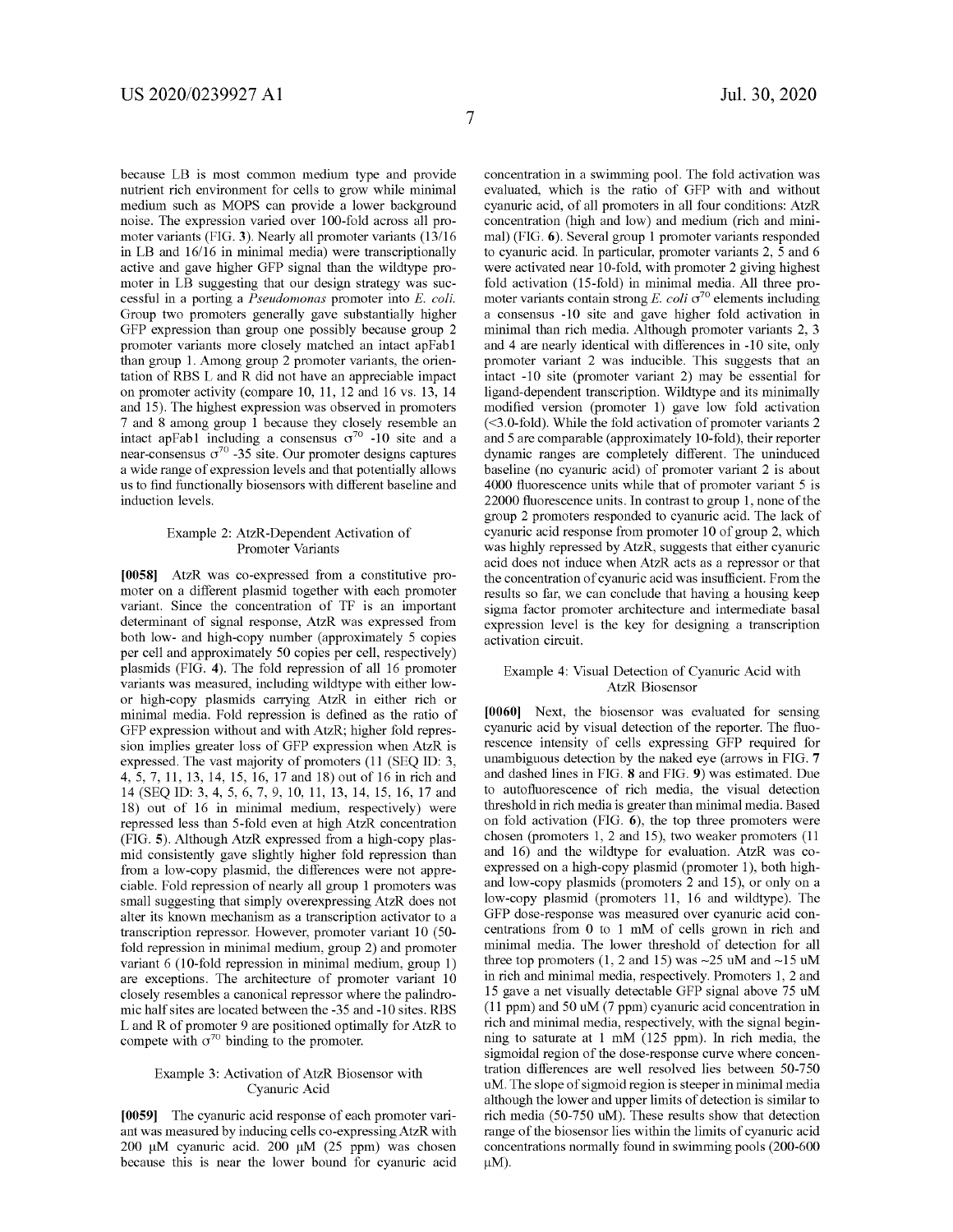Example 5: Kinetics of AtzR Biosensor Response

**[0061]** To assess the suitability of AtzR biosensor in a field application, the time required for an accurate visual readout was estimated. First, the type of the promoter variant driving reporter expression will have direct effect on how effectively the output can be visually detected. A promoter variant with low baseline activity and high fold activation with ligand would be desirable because reporter fluorescence can be accurately quantified (e.g: L2 in FIG. **8, 9).** However, for visual detection with the naked eye, a promoter variant that produces a large amount of the reporter, even if the baseline is higher, would enable reaching the visual detection limit in the shortest time (For e.g: *HS* and H6 in FIG. **8,9).** Second, the growth medium is also important. By and large, cells grown in minimal media give higher fold induction than cells grown in LB most likely due to the low background fluorescence in minimal medium. However, using cells grown in minimal media is impractical due longer growth times, lower reporter intensity and cost. Third, optimal starting cell density (measured in OD600) is an important factor in time required for detectable signal. A low starting cell concentration can take a long time to accumulate enough cell density and reporter concentration. On the other hand, if the starting cell concentration is too high, the background fluorescence could be higher and cells might enter semi-anaerobic condition resulting in attentuated transcription and translation. To find the optimal range of starting cell density, the time required to reach a net visual detection limit (difference between fluorescence of induced culture and fluorescence of uninduced culture) was measured in LB under a wide range of starting cell densities (0.25-18) and cyanuric acid concentration (0.1-125 PPM) (FIG. **10).** Promoter/sensor variant H6 (see FIG. **8, 9)** since it gave maximum reporter output.

**[0062]** The fastest response time to visual detection at the lowest concentration of cyanuric acid was two hours at 20 ppm at a moderate cell density of approximately OD600 8.0. Over a two-fold increase time was needed when cell concentration was lower than 0.5 or higher than 12 (OD600) at 20 ppm, suggesting that a moderate cell density is optimal. It is consistent with the prediction that neither low nor high cell concentration would be ideal for the assay. It was also observed that the optimal cell concentrations allowed for lower detection range (using time needed to a net visual detection limit). 2, 4 and 8  $(OD<sub>600</sub>)$  on average allowed detection down to 4 ppm cyanuric acid while 0.5 or 18 (OD600) only allowed detection down to around 10 ppm. Furthermore, reduced time was observed as the concentration of cyanuric acid increased within given starting cell concentration. It comes no surprise as a higher concentration of cyanuric acid is conducive to a higher induction level (FIG. **8, 9).** The mapping of the starting cell concentration and cyanuric concentration can be very helpful when comes to determining cyanuric concentration in a test sample using various starting cell concentrations or dilutions of the test sample for cross validations.

**[0063]** For conditions that never reached a net visual detection limit, their time was set to 12.5 hours (the end point of the experiment).

**[0064]** The use of the terms "a" and "an" and "the" and similar referents (especially in the context of the following claims) are to be construed to cover both the singular and the plural, unless otherwise indicated herein or clearly contradicted by context. The terms first, second etc. as used herein are not meant to denote any particular ordering, but simply for convenience to denote a plurality of, for example, layers. The terms "comprising", "having", "including", and "containing" are to be construed as open-ended terms (i.e., meaning "including, but not limited to") unless otherwise noted. Recitation of ranges of values are merely intended to serve as a shorthand method of referring individually to each separate value falling within the range, unless otherwise indicated herein, and each separate value is incorporated into the specification as if it were individually recited herein. The endpoints of all ranges are included within the range and independently combinable. All methods described herein can be performed in a suitable order unless otherwise indicated herein or otherwise clearly contradicted by context. The use of any and all examples, or exemplary language ( e.g., "such as"), is intended merely to better illustrate the invention and does not pose a limitation on the scope of the invention unless otherwise claimed. No language in the specification should be construed as indicating any nonclaimed element as essential to the practice of the invention as used herein.

**[0065]** While the invention has been described with reference to an exemplary embodiment, it will be understood by those skilled in the art that various changes may be made and equivalents may be substituted for elements thereof without departing from the scope of the invention. In addition, many modifications may be made to adapt a particular situation or material to the teachings of the invention without departing from the essential scope thereof. Therefore, it is intended that the invention not be limited to the particular embodiment disclosed as the best mode contemplated for carrying out this invention, but that the invention will include all embodiments falling within the scope of the appended claims. Any combination of the above-described elements in all possible variations thereof is encompassed by the invention unless otherwise indicated herein or otherwise clearly contradicted by context.

SEQUENCE LISTING

```
<160> NUMBER OF SEQ ID NOS, 23
```
<210> SEQ ID NO 1 <211> LENGTH, 200 <212> TYPE, DNA <213> ORGANISM, Artificial Sequence <220> FEATURE, <223> OTHER INFORMATION, Intragenic region between AtzR gene and AtzDEF

<400> SEQUENCE, 1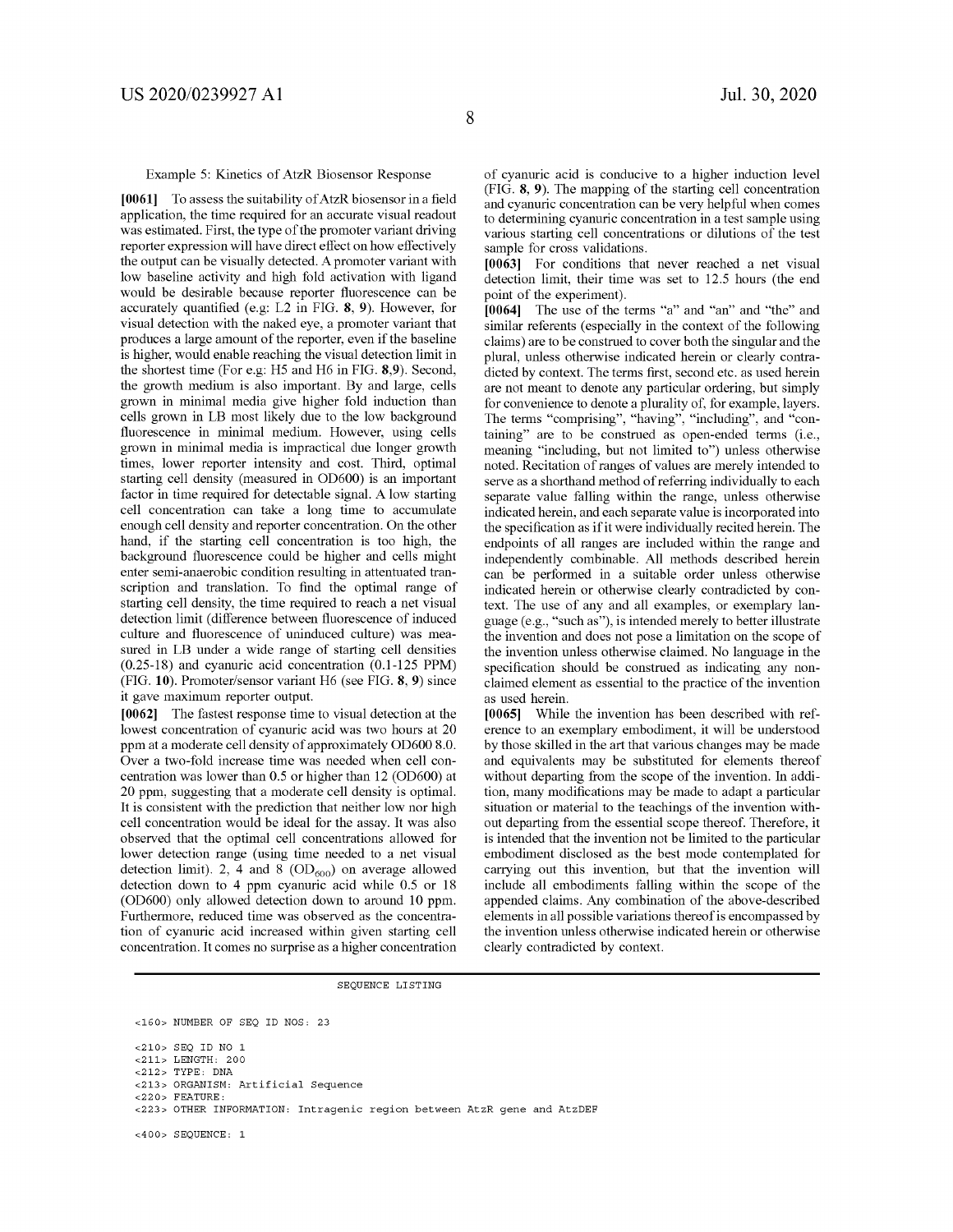| -continued |  |
|------------|--|
|------------|--|

| -continued                                                                                                                                                                                |     |
|-------------------------------------------------------------------------------------------------------------------------------------------------------------------------------------------|-----|
| atgcgagtca aagcaagatc ggtgccggat cggcaccagt taggtcggaa aaaggcggca                                                                                                                         | 60  |
| gtcaagtgcg cagggcggcg ttaagcttga acgaaatgtt ctgcctgggc gcagttgcgc                                                                                                                         | 120 |
| caggccgtgt agtgacgtcg ctcggtgcat gtacagggaa cagccatccg tcctattaac                                                                                                                         | 180 |
| ctttttgaga attgccagat                                                                                                                                                                     | 200 |
| <210> SEQ ID NO 2<br><211> LENGTH: 95<br>$<$ 212> TYPE: DNA<br><213> ORGANISM: Artificial Sequence<br>$<$ 220 > FEATURE:<br><223> OTHER INFORMATION: WT promoter                          |     |
| $<400>$ SEQUENCE: 2                                                                                                                                                                       |     |
| atgcgagtca aagcaagatc ggtgccggat cggcaccagt taggtcggaa aaaggcggca                                                                                                                         | 60  |
| gtcaagtgcg cagggcggcg ttaagcttga acgaa                                                                                                                                                    | 95  |
| <210> SEQ ID NO 3<br><211> LENGTH: 95<br>$<$ 212> TYPE: DNA<br><213> ORGANISM: Artificial Sequence<br>$<$ 220 > FEATURE:<br><223> OTHER INFORMATION: Promoter 1                           |     |
| $<400>$ SEQUENCE: 3                                                                                                                                                                       |     |
| atgcgagtca aagcaagatc ggtgccggat cggcaccagt taggtcggaa aaaggcggca                                                                                                                         | 60  |
| gtcaagtgcg cagggcggcg ttataattga acgaa                                                                                                                                                    | 95  |
| <210> SEQ ID NO 4<br>$< 211$ > LENGTH: 82<br>$<$ 212> TYPE: DNA<br><213> ORGANISM: Artificial Sequence<br>$<$ 220> FEATURE:<br><223> OTHER INFORMATION: Promoter 2                        |     |
| $<400>$ SEQUENCE: 4                                                                                                                                                                       |     |
| teggtgeegg ateggeaeea gttaggtegg aaaaaggegg eagteaagtg egetttttgt                                                                                                                         | 60  |
| acctataata gattcatgat ga                                                                                                                                                                  | 82  |
| $<$ 210 > SEQ ID NO 5<br>$<$ 211> LENGTH: 81<br>$<212>$ TYPE: DNA<br><213> ORGANISM: Artificial Sequence<br>$<$ 220 > FEATURE:<br><223> OTHER INFORMATION: Promoter 3                     |     |
| $<400>$ SEQUENCE: 5                                                                                                                                                                       |     |
| teggtgeegg ateggeaeea gttaggtegg aaaaaggegg eagteaagtg egetttttgt                                                                                                                         | 60  |
| acctatatag attcatgatg a                                                                                                                                                                   | 81  |
| <210> SEQ ID NO 6<br>$<$ 211> LENGTH: 81<br>$<$ 212> TYPE: DNA<br><213> ORGANISM: Artificial Sequence<br>$<$ 220 > FEATURE:<br><223> OTHER INFORMATION: Promoter 4<br>$<400>$ SEQUENCE: 6 |     |
| teggtgeegg ateggeaeea gttaggtegg aaaaaggegg eagteaagtg egetttttgt                                                                                                                         | 60  |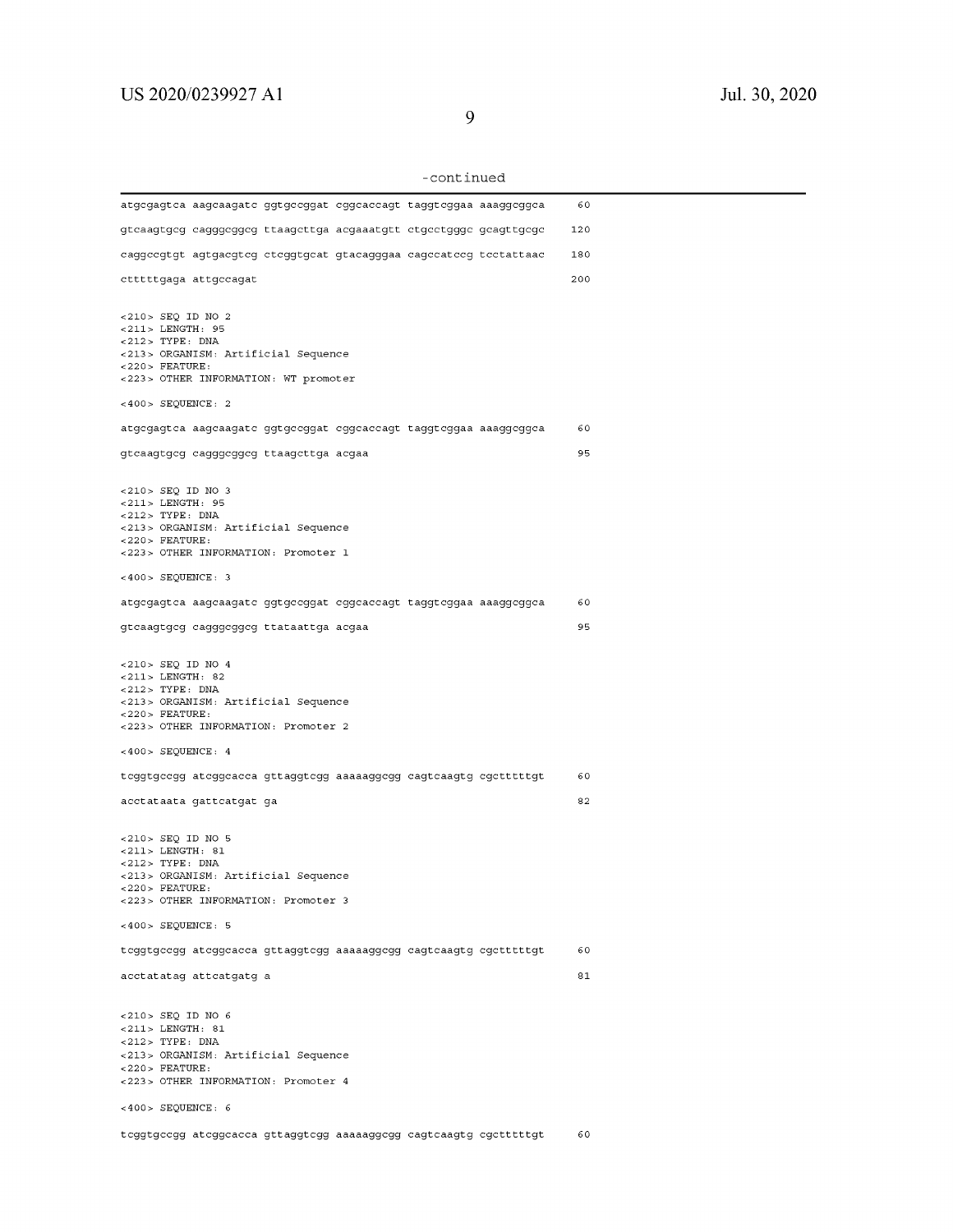-continued

| acctataaag attcatgatg a                                                                                                                                            | 81       |
|--------------------------------------------------------------------------------------------------------------------------------------------------------------------|----------|
| $<$ 210> SEQ ID NO 7<br>$< 211$ > LENGTH: 82<br>$<212>$ TYPE: DNA                                                                                                  |          |
| <213> ORGANISM: Artificial Sequence<br>$<$ 220> FEATURE:                                                                                                           |          |
| <223> OTHER INFORMATION: Promoter 5<br>$<$ 400> SEQUENCE: 7                                                                                                        |          |
| tcggtgccgg atcggcacca gttaggtcgg aaaaaggcgg cagacaagtg cgctttttgt                                                                                                  | 60       |
| acctataata gattcatgat ga                                                                                                                                           | 82       |
|                                                                                                                                                                    |          |
| $<$ 210 > SEQ ID NO 8<br>$<$ 211> LENGTH: 82<br>$<$ 212> TYPE: DNA                                                                                                 |          |
| <213> ORGANISM: Artificial Sequence<br>$<$ 220 > FEATURE:                                                                                                          |          |
| <223> OTHER INFORMATION: Promoter 6                                                                                                                                |          |
| $<400>$ SEQUENCE: 8                                                                                                                                                |          |
| teggtgeegg ateggeacea gttaggtegg aaaaaggegg eagacaagtg egetttttgt                                                                                                  | 60       |
| acctataata gattcatgat ga                                                                                                                                           | 82       |
| <210> SEQ ID NO 9<br>$<$ 211> LENGTH: 81<br>$<212>$ TYPE: DNA<br><213> ORGANISM: Artificial Sequence<br>$<$ 220 > FEATURE:                                         |          |
| <223> OTHER INFORMATION: Promoter 7                                                                                                                                |          |
| $<$ 400> SEQUENCE: 9                                                                                                                                               |          |
| teggtgeegg ateggeaeea gttaggtegg aaaaaggegg eagaeaagtg egetttttgt                                                                                                  | 60<br>81 |
| acctatatag attcatgatg a                                                                                                                                            |          |
| <210> SEQ ID NO 10<br>$<$ 211> LENGTH: 81<br>$<$ 212> TYPE: DNA<br><213> ORGANISM: Artificial Sequence<br>$<$ 220> FEATURE:<br><223> OTHER INFORMATION: Promoter 8 |          |
| $<$ 400> SEQUENCE: 10                                                                                                                                              |          |
| tcggtgccgg atcggcacca gttaggtcgg aaaaaggcgg cagacaagtg cgctttttgt                                                                                                  | 60       |
| acctataaag attcatgatg a                                                                                                                                            | 81       |
| <210> SEQ ID NO 11<br><211> LENGTH: 59<br>$<$ 212> TYPE: DNA                                                                                                       |          |
| <213> ORGANISM: Artificial Sequence                                                                                                                                |          |
| $<$ 220 > FEATURE:<br><223> OTHER INFORMATION: Promoter 9                                                                                                          |          |
| <400> SEQUENCE: 11                                                                                                                                                 |          |
| tcggtgccgg atcggcacct gacaggtcgg aaaaaggcgg ctataagtgc gcatgatga                                                                                                   | 59       |
| $<$ 210> SEQ ID NO 12<br>$< 211$ > LENGTH: 42                                                                                                                      |          |
| $<$ 212> TYPE: DNA                                                                                                                                                 |          |
| <213> ORGANISM: Artificial Sequence                                                                                                                                |          |

 $<$  220 > FEATURE: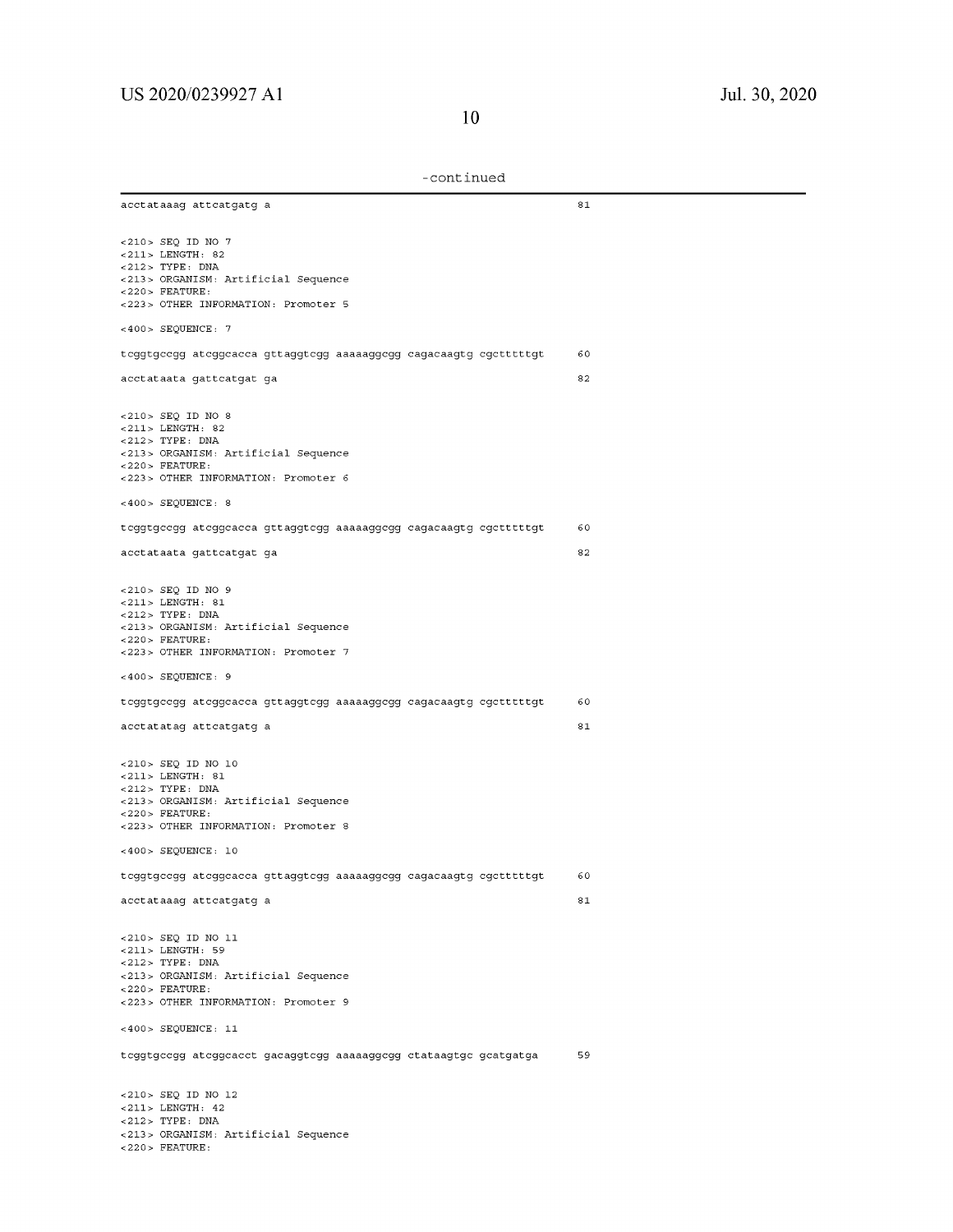| <223> OTHER INFORMATION: Promoter 10                                                                                                                                                      |          |
|-------------------------------------------------------------------------------------------------------------------------------------------------------------------------------------------|----------|
| <400> SEQUENCE: 12                                                                                                                                                                        |          |
| ttgacaggtg ccggatcggc acctataata gattcatgat ga                                                                                                                                            | 42       |
| <210> SEQ ID NO 13<br><211> LENGTH: 75<br>$<$ 212> TYPE: DNA<br><213> ORGANISM: Artificial Sequence<br>$<$ 220 > FEATURE:<br><223> OTHER INFORMATION: Promoter 11                         |          |
| $<400>$ SEQUENCE: 13                                                                                                                                                                      |          |
| caagateggt geeggategg caecagttag gtettgaeat egeatetttt tgtaectata                                                                                                                         | 60       |
| atagattcat gatga                                                                                                                                                                          | 75       |
| <210> SEQ ID NO 14<br><211> LENGTH: 46<br>$<$ 212> TYPE: DNA<br><213> ORGANISM: Artificial Sequence<br>$<$ 220 > FEATURE:<br><223> OTHER INFORMATION: Promoter 12<br>$<400>$ SEQUENCE: 14 |          |
| ggtgccgaca cggcaccttt ttgtacctat aatagattca tgatga                                                                                                                                        | 46       |
| <210> SEQ ID NO 15<br>$< 211 >$ LENGTH: 42<br>$<212>$ TYPE: DNA<br><213> ORGANISM: Artificial Sequence<br>$<$ 220> FEATURE:<br><223> OTHER INFORMATION: Promoter 13                       |          |
| $<400>$ SEQUENCE: 15                                                                                                                                                                      |          |
| ttgacaggtg ccgatccggc acctataata gattcatgat ga                                                                                                                                            | 42       |
| <210> SEQ ID NO 16<br><211> LENGTH: 75<br><212> TYPE: DNA<br><213> ORGANISM: Artificial Sequence<br>$<$ 220 > FEATURE:<br><223> OTHER INFORMATION: Promoter 14                            |          |
| $<400>$ SEQUENCE: 16                                                                                                                                                                      |          |
| gacctaactg gtgccgatcc ggcaccgatc ttgttgacat cgcatctttt tgtacctata<br>atagattcat gatga                                                                                                     | 60<br>75 |
| <210> SEQ ID NO 17<br><211> LENGTH: 59<br>$<$ 212> TYPE: DNA<br><213> ORGANISM: Artificial Sequence<br>$<$ 220 > FEATURE:<br><223> OTHER INFORMATION: Promoter 15                         |          |
| <400> SEQUENCE: 17                                                                                                                                                                        |          |
| ggtgccgatc cggcaccttg acatcgcatc tttttgtacc tataatagat tcatgatga                                                                                                                          | 59       |
| <210> SEQ ID NO 18<br><211> LENGTH: 46<br><212> TYPE: DNA<br><213> ORGANISM: Artificial Sequence<br>$<$ 220 > FEATURE:                                                                    |          |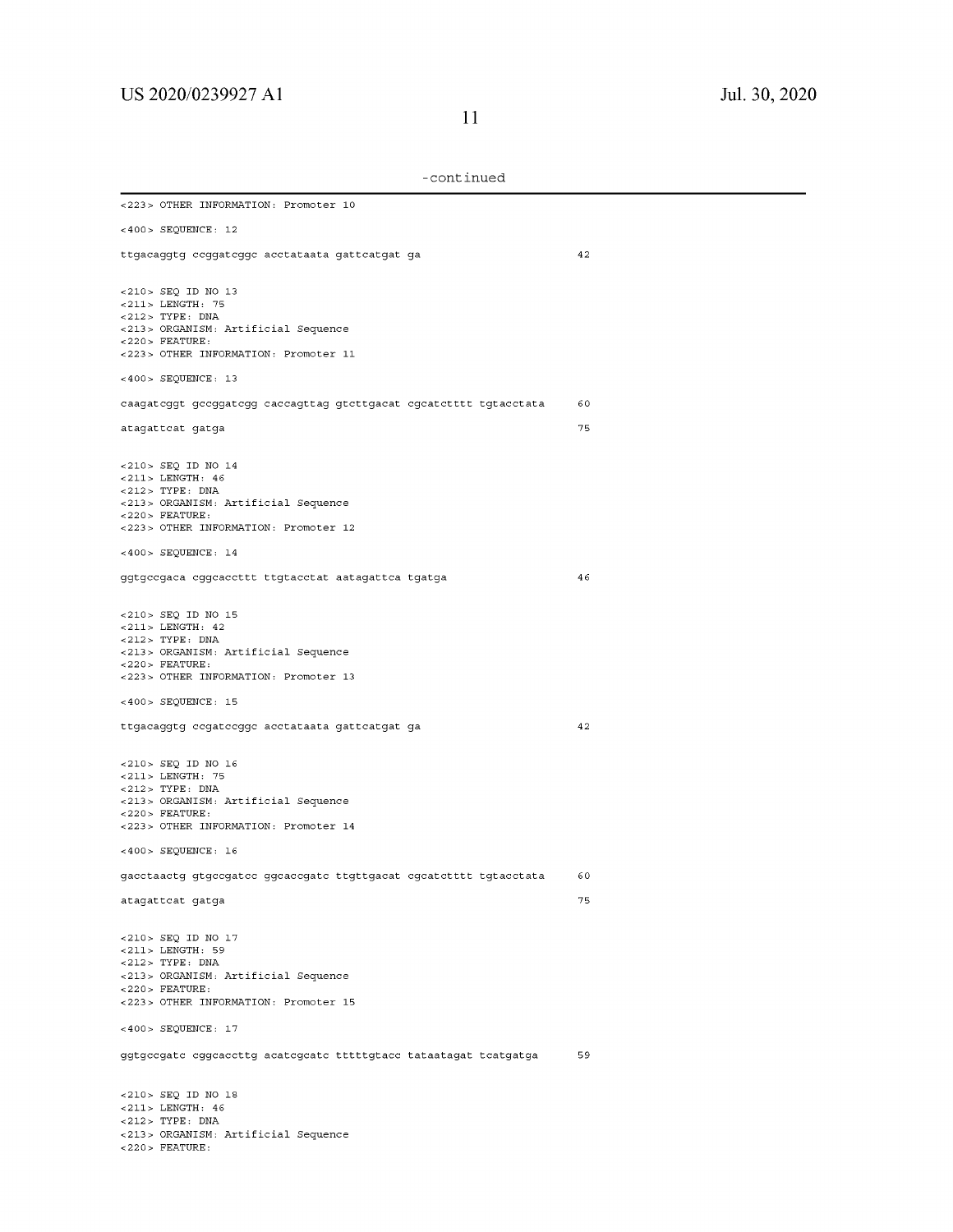| -continued |
|------------|
|------------|

| <223> OTHER INFORMATION: Promoter 16                                                                                                                                                             |     |
|--------------------------------------------------------------------------------------------------------------------------------------------------------------------------------------------------|-----|
| $<400>$ SEQUENCE: 18                                                                                                                                                                             |     |
| ggtgccgatc cggcaccttt ttgtacctat aatagattca tgatga                                                                                                                                               | 46  |
| <210> SEQ ID NO 19<br>$< 211$ > LENGTH: 42<br>$<$ 212> TYPE: DNA<br><213> ORGANISM: Artificial Sequence<br>$<$ 220 > FEATURE:<br><223> OTHER INFORMATION: apFab71                                |     |
| <400> SEQUENCE: 19                                                                                                                                                                               |     |
| ttgacatege atetttttgt acetataata gatteatgat ga                                                                                                                                                   | 42  |
| <210> SEQ ID NO 20<br>$< 211$ > LENGTH: 24<br>$<$ 212> TYPE: DNA<br><213> ORGANISM: Artificial Sequence<br>$<$ 220 > FEATURE:<br><223> OTHER INFORMATION: Bujard_RBS                             |     |
| $<400>$ SEQUENCE: 20                                                                                                                                                                             |     |
| gaattcatta aagaggagaa aggt                                                                                                                                                                       | 24  |
| $<$ 210> SEQ ID NO 21<br>$< 211 >$ LENGTH: 42<br>$<$ 212> TYPE: DNA<br><213> ORGANISM: Artificial Sequence<br>$<$ 220 > FEATURE:<br><223> OTHER INFORMATION: apFab61                             |     |
| $<400>$ SEQUENCE: 21                                                                                                                                                                             |     |
| ttgacaatta atcatccggc tcgtttaata gattcattag ag                                                                                                                                                   | 42  |
| <210> SEQ ID NO 22<br>$< 211 >$ LENGTH: 22<br>$<$ 212> TYPE: DNA<br><213> ORGANISM: Artificial Sequence<br>$<$ 220 > FEATURE:<br><223> OTHER INFORMATION: Bba_J61132<br>$<400>$ SEQUENCE: 22     |     |
| tctagagaaa gacaggatta ac                                                                                                                                                                         | 22  |
| <210> SEQ ID NO 23<br><211> LENGTH: 903<br>$<$ 212> TYPE: DNA<br><213> ORGANISM: Artificial Sequence<br>$<$ 220 > FEATURE:<br><223> OTHER INFORMATION: DNA sequence optimized (for E. coli) AtzR |     |
| $<400>$ SEQUENCE: 23                                                                                                                                                                             |     |
| atgcaacacc tgcgtttcct gcactacatc gacgcggttg cgcgttgcgg tagcatccgt                                                                                                                                | 60  |
| geggeggegg ageaactgea tgttgeggeg agegeggtga aeegtegtgt teaagatetg                                                                                                                                | 120 |
| gagtacgaac tgggtacccc gatctttgag cgtctgccgc gtggtgtgcg tctgaccgcg                                                                                                                                | 180 |
| gcgggtgaac tgtttgttgc gtatgcgcgt cgtcgtaacg cggacctgga acaggtgcaa                                                                                                                                | 240 |
| agccagattc aagatctgag cggtatgaag cgtggccgtg ttaccctggc ggcgagccag                                                                                                                                | 300 |
| gegetggege eggagtteet geegegtgtg ateeaegegt tteaggegea aegteegggt                                                                                                                                | 360 |